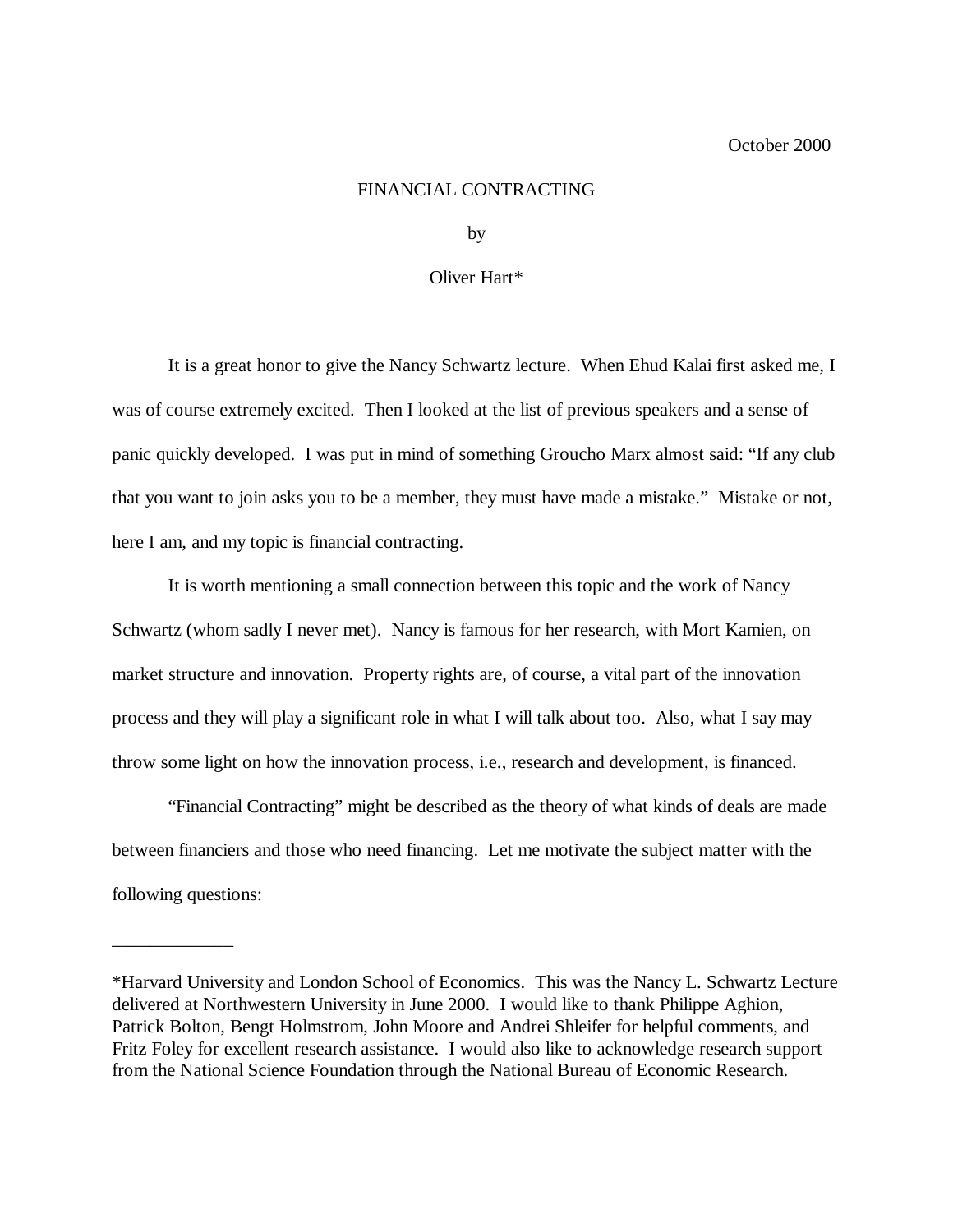- (A) Suppose an entrepreneur has an idea but no money and an investor has money but no idea. There are gains from trade, but will they be realized? If the idea (project) gets off the ground, how will it be financed?
- (B) We see companies around the world with a wide variety of financial structures. Almost all companies have owners (i.e., shareholders or equity-holders).<sup>1</sup> Some have other claimants, e.g., creditors, preferred shareholders, etc. Why? Does this matter? What determines how much debt a company issues, i.e., its debt-equity ratio (the ratio of the market value of debt to the market value of equity)? (Post-war, the value of long-term debt of large U.S. corporations has been about half the value of equity. See Allen and Gale (2000).)

These questions are important not only in their own right, but also because they help to throw light on other phenomena, such as the determinants of investment behavior. The questions have been the focus of much of the very large corporate finance literature that has developed over the last forty years, and they have also been studied in the more recent financial contracting literature. My plan is to summarize some of the older literature (Part I) and then move on to some more recent thinking (Parts II and III). Part I will be deliberately brief and will not do justice to the older literature. Fortunately, there are three excellent surveys that the reader can consult to supplement what I have to say: Harris and Raviv (1991), Shleifer and Vishny (1997), and Zingales (2000). (The latter two papers also have insightful things to say about the financial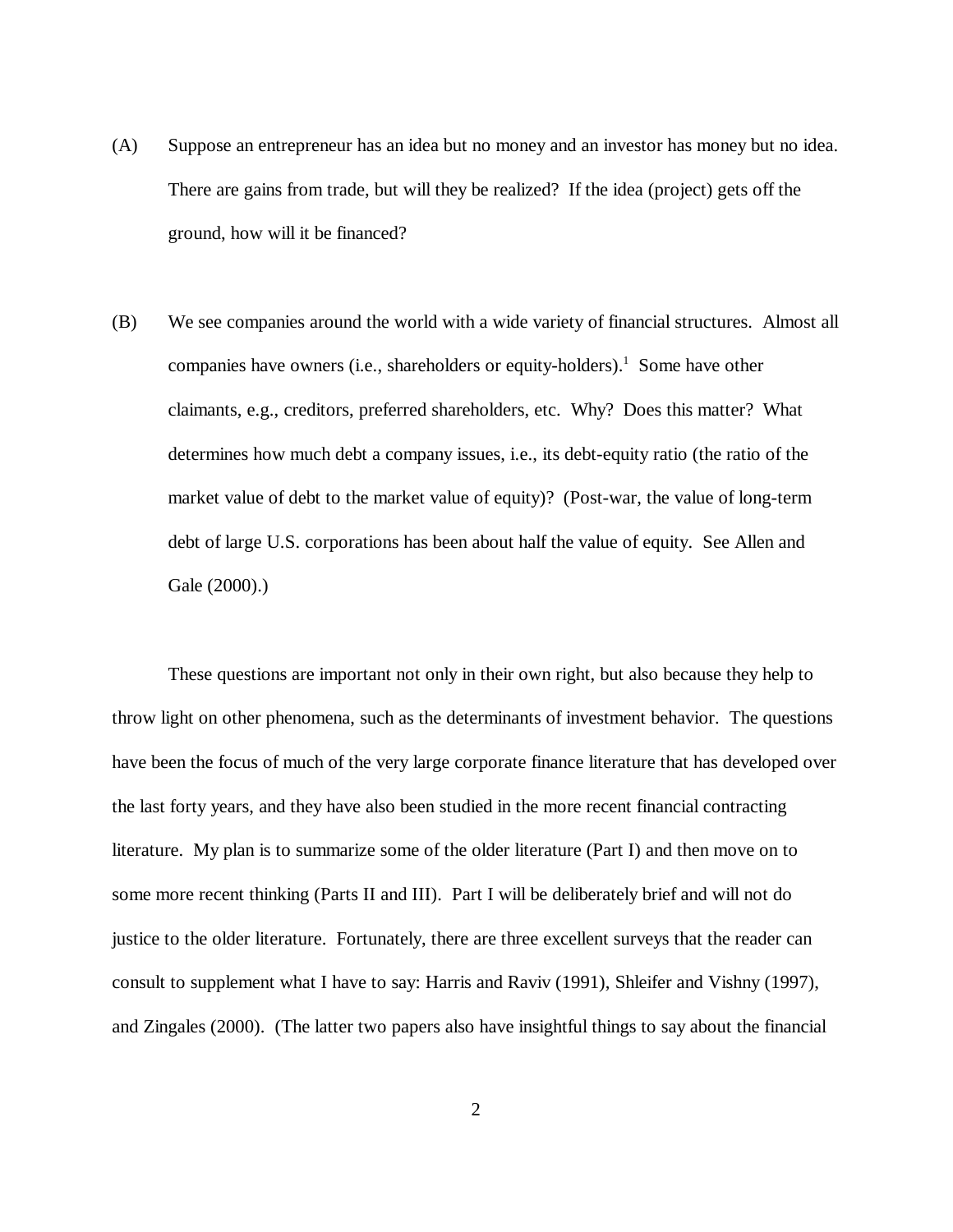contracting literature.)

### I. Established Views of Financial Structure

The modern Corporate Finance literature starts with the famous Modigliani and Miller (MM) theorem (1958). This striking irrelevance result can be paraphrased as follows:

Modigliani-Miller (MM): In an ideal world, where there are no taxes, incentive or information problems, the way a project or firm is financed doesn't matter.

A simple (too simple) way to understand this result is the following. A project can be represented by a stream of uncertain, future cash flows or (net) revenues. Each future revenue is equivalent to some amount of cash today; the exact amount is obtained by applying a suitable discount factor (if the future revenue is uncertain, we might apply a higher discount factor). Now add all the cash equivalents together to obtain the total value of the project–its present value, V, say.

Suppose the project costs an initial amount C. Then the project is worth undertaking if and only if  $V > C$ , that is, if and only if it contributes positive net value. Now we get to MM.<sup>2</sup> The financiers of the project–who put up the C–have to get their C back. They can get it back in a variety of ways: they could be given a share s of future revenues, where  $sV = C$ . Or they could get some debt (riskless or risky) that has a present value equal to C. But, however they get it back, they must get C, and simple arithmetic tells us that the entrepreneur who sets up the project will get the remainder V - C. That is, from the entrepreneur's point of view (and from the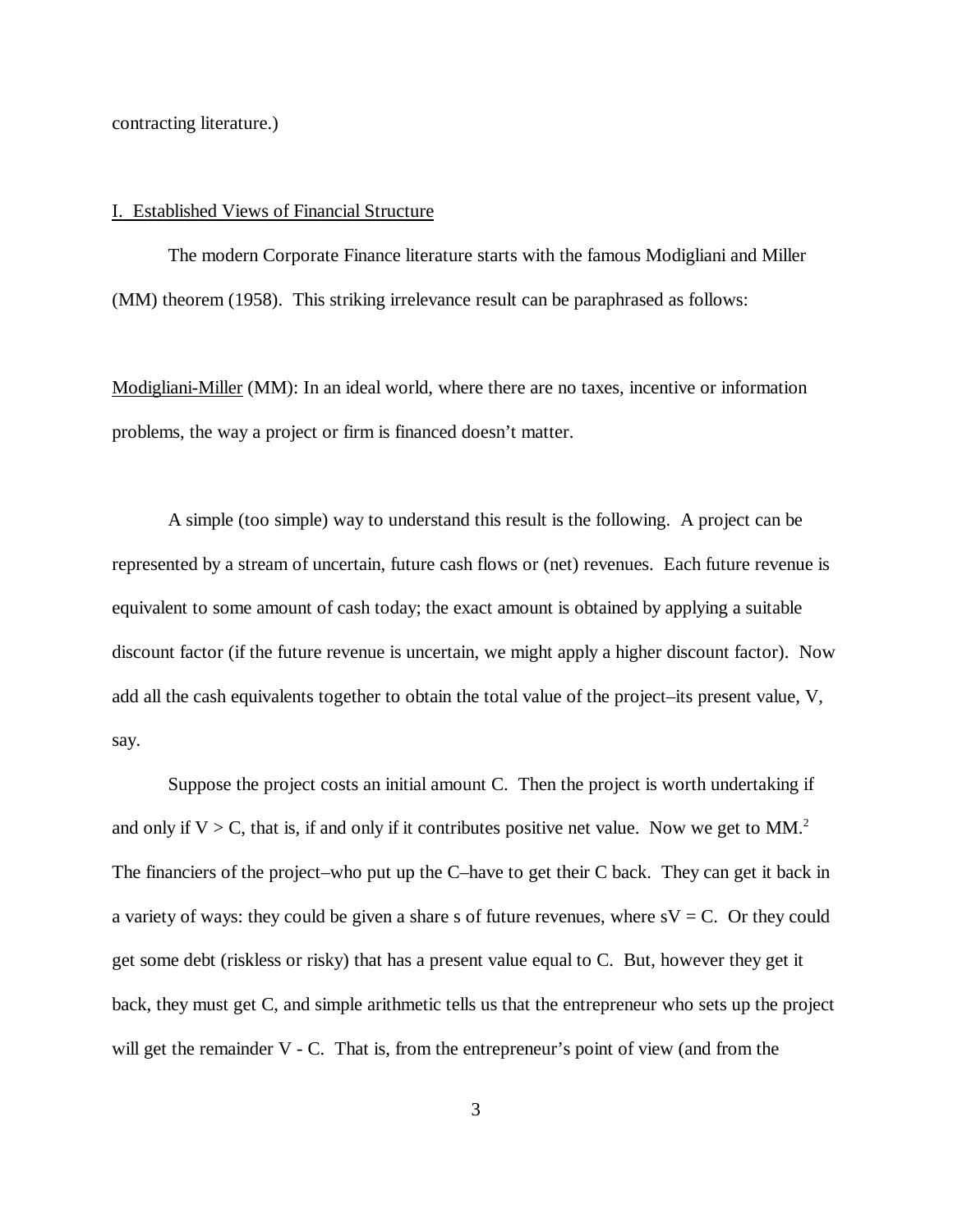financiers') the method of financing doesn't matter.<sup>3</sup>

Merton Miller (who sadly died recently) used to illustrate MM with one of Yogi Berra's famous (mis-)sayings: "You better cut the pizza in four pieces because I'm not hungry enough to eat six."<sup>4</sup> Apart from the crumbs, this seems to sum up the proposition pretty well.

MM, although an enormously important benchmark, does not seem to describe the world very well. To give one example of a problem, if MM were empirically accurate, we might expect firms to use no debt or large amounts of debt, or firms' debt-equity ratios to be pretty much random. However, Rajan and Zingales (1995) find that similar, systematic factors determine the debt-equity ratio of firms in different countries. In fact, I think that it would be fair to say that, since its conception, MM has not been seen as a very good description of reality; thus, much of the research agenda in corporate finance over the last forty years has been concerned with trying to find "what's missing in MM."

Researchers have focused on two principal missing ingredients: taxes and incentive problems (or asymmetric information). In both cases the idea is that, because of some "imperfections," V is not fixed and financial structure can affect its magnitude.

#### Taxes

The simplest tax story is the following. In many countries, the tax authorities favor debt relative to equity: in particular, interest payments to creditors are shielded from the corporate income tax while dividends to shareholders are not. As a result, it is efficient for a firm to pay out most of its profits in the form of interest–this reduces its tax bill and thus increases the total amount available for shareholders and creditors taken together. (Of course, this increase in firm value is at the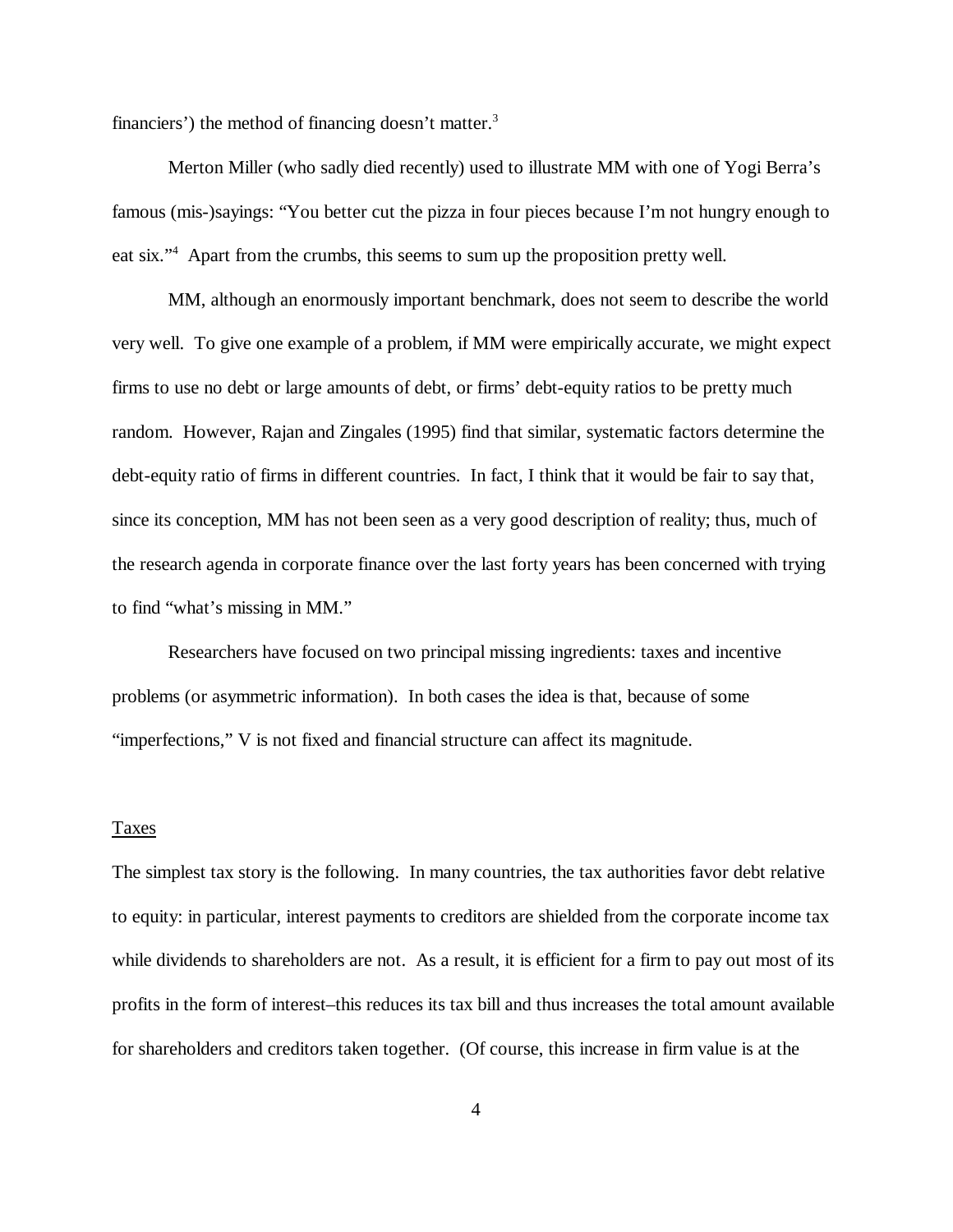expense of society since the treasury receives less tax revenue.)

This simple tax story is too simple: it suggests that we should see much higher debt-equity ratios than we actually do. For this reason, it has been elaborated on in various ways.<sup>5</sup> But extensions of the theory, however ingenious, do not seem to be adequate to explain the data: for example, Rajan and Zingales (1995) find that, while taxes influence debt-equity ratios, other factors are important too.

In fact, in the last few years the literature has focused on a different departure from MM: incentives.

### Incentive (Agency) Problems

The most famous incentive paper in the corporate finance literature is Jensen and Meckling (1976). Jensen and Meckling argue that the value of the firm or project V is not fixed, as MM assume: rather it depends on the actions of management, specifically their consumption of "non-pecuniary benefits" (perks). Perks refer to things like fancy offices, private jets, the easy life, etc. These benefits are attractive to management but are of no interest to shareholders–in fact they reduce firm value. Moreover, it is reasonable to assume that they are inefficient in the sense that one dollar of perks reduces firm value by more than a dollar.<sup>6</sup>

Jensen and Meckling use these ideas to develop a trade-off between debt and equity finance. Consider a manager (or entrepreneur) who initially owns 100 percent of a firm. This manager will choose not to consume perks since each dollar of perks costs more than a dollar in market value (and as owner he bears the full cost). Now suppose the manager needs to raise capital to expand the firm. One way to do this is to issue equity to outside investors. However,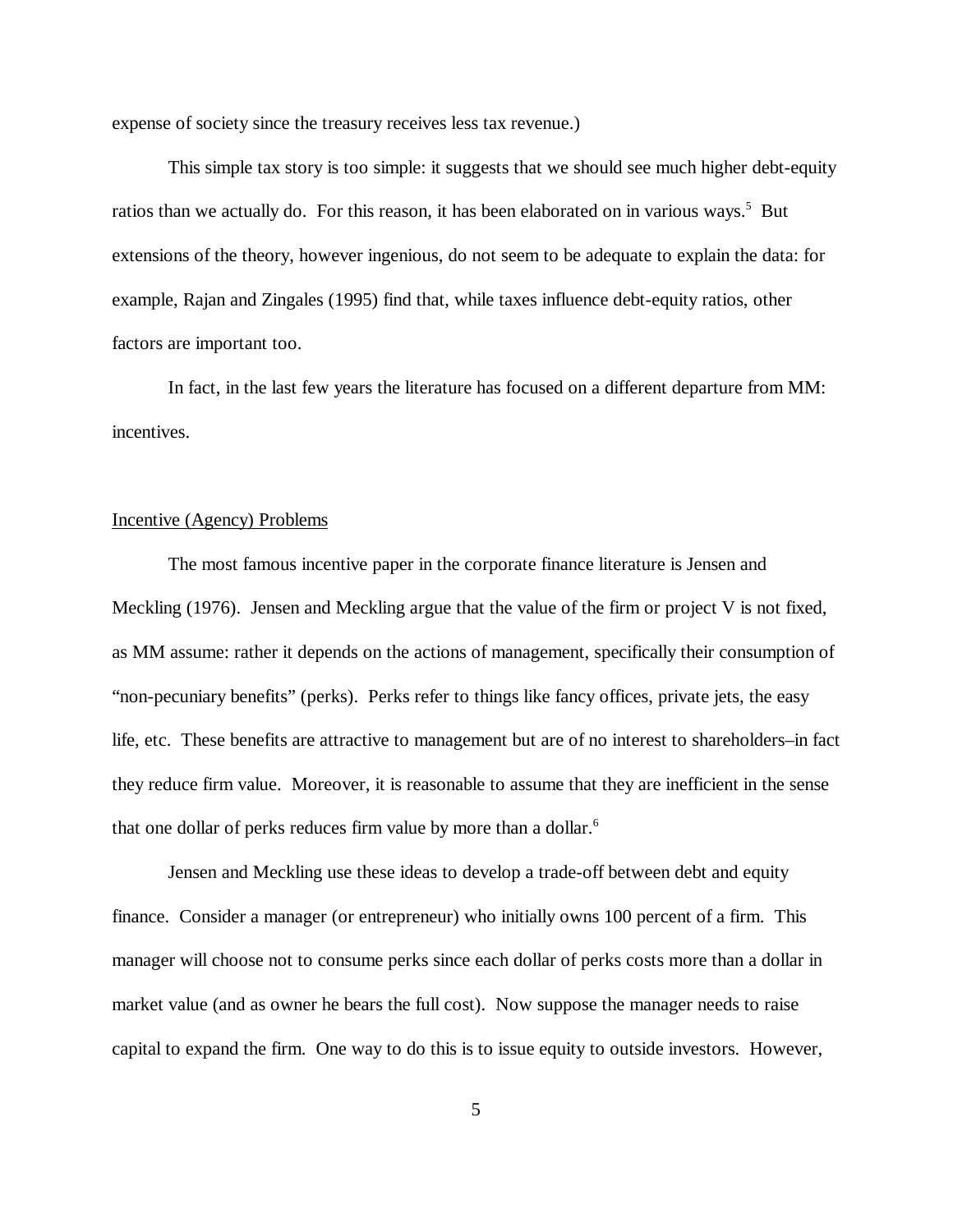this will dilute the manager's stake–he will now own less than 100 percent of the firm. As a result, he will consume perks, since the cost of these is borne at least partially by others. As noted, this is inefficient since total value (firm value plus the value of perks) will fall.

Alternatively, suppose the manager borrows to raise capital. At least for small levels of debt, this does not dilute the manager's stake. The reason is that the debt must be paid back for sure (it is riskless), which means that, in a marginal sense, the manager still owns 100 percent of the firm (his payoff is  $V - D$ , where  $D$  is the value of the debt). As a result, he bears the full cost of perks and will not take them.

So far it looks as if borrowing is an efficient way to raise capital. However, Jensen and Meckling argue that borrowing becomes costly when debt levels are large. The reason is that the debt is then risky, since there is a chance that it won't be repaid. At this point, the manager will have an incentive to gamble with the firm's assets, e.g., engage in excessively risky investments. The reason is that, if an excessively risky project succeeds, the firm's profits are high and the beneficiary is the firm's owner–that is, the manager himself (recall that he has 100 percent of the equity); whereas if the project fails, the firm's profits are low and the losers are the firm's creditors since the firm is bankrupt.

According to Jensen and Meckling, the optimal debt-equity ratio or capital structure for the firm is determined at the point where the marginal benefit of keeping the manager from taking perks is offset by the marginal cost of causing risky behavior.

The effects that Jensen and Meckling emphasize are clearly important. However, their analysis has a theoretical shortcoming. The incentive problem that Jensen and Meckling focus on is what economists call an agency problem, i.e., a (potential) conflict of interest between an agent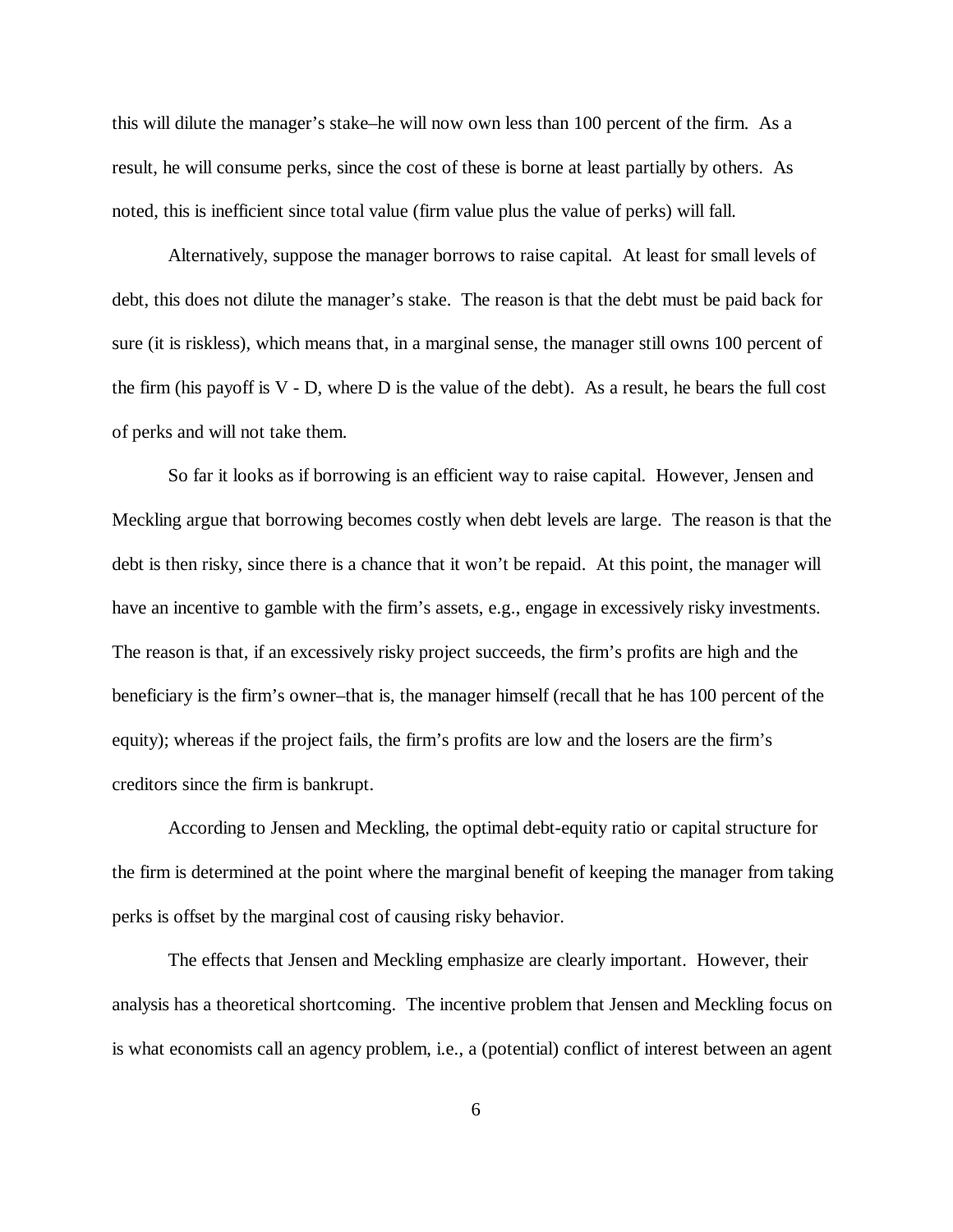who takes an action (in this case, the manager choosing the level of perks) and a principal who bears the consequences of that action (other shareholders or creditors). There is a large economics literature on agency problems, but the main finding from that literature is that the best way to deal with them is to put the agent on an optimal incentive scheme.

An illustration may be helpful. Suppose you (the principal) hire me (the agent) to sell silverware; my job is to drive around the suburbs, knocking on people's doors, and trying to interest them in knives and forks. You may be worried that I will sit in my car listening to rap music and not selling your product. One solution is to pay me a fixed amount per set of silverware I sell (a piece-rate) rather than a fixed wage per hour. (Or you might use a combination of the two.)

Applying this logic to the present context leads to the conclusion that the manager's salary should be geared to firm performance, that is, the manager should be put on an incentive scheme,  $I = f(V)$ , where V is firm market value. But this can be done independently of the firm's financial structure, that is, independently of whether the manager is a shareholder. (In the silverware example, I did not have to become a shareholder of the silverware firm to work hard.) Moreover, given an optimal incentive scheme, the manager's preference for borrowing rather than issuing shares disappears.<sup>7</sup>

In other words, a question unanswered by Jensen and Meckling's analysis is: why use financial structure rather than an incentive scheme to solve what is really just a standard agency problem?

Before we move on, it is worth mentioning another strand of the agency literature that focuses on private information possessed by managers rather than managerial actions. (This part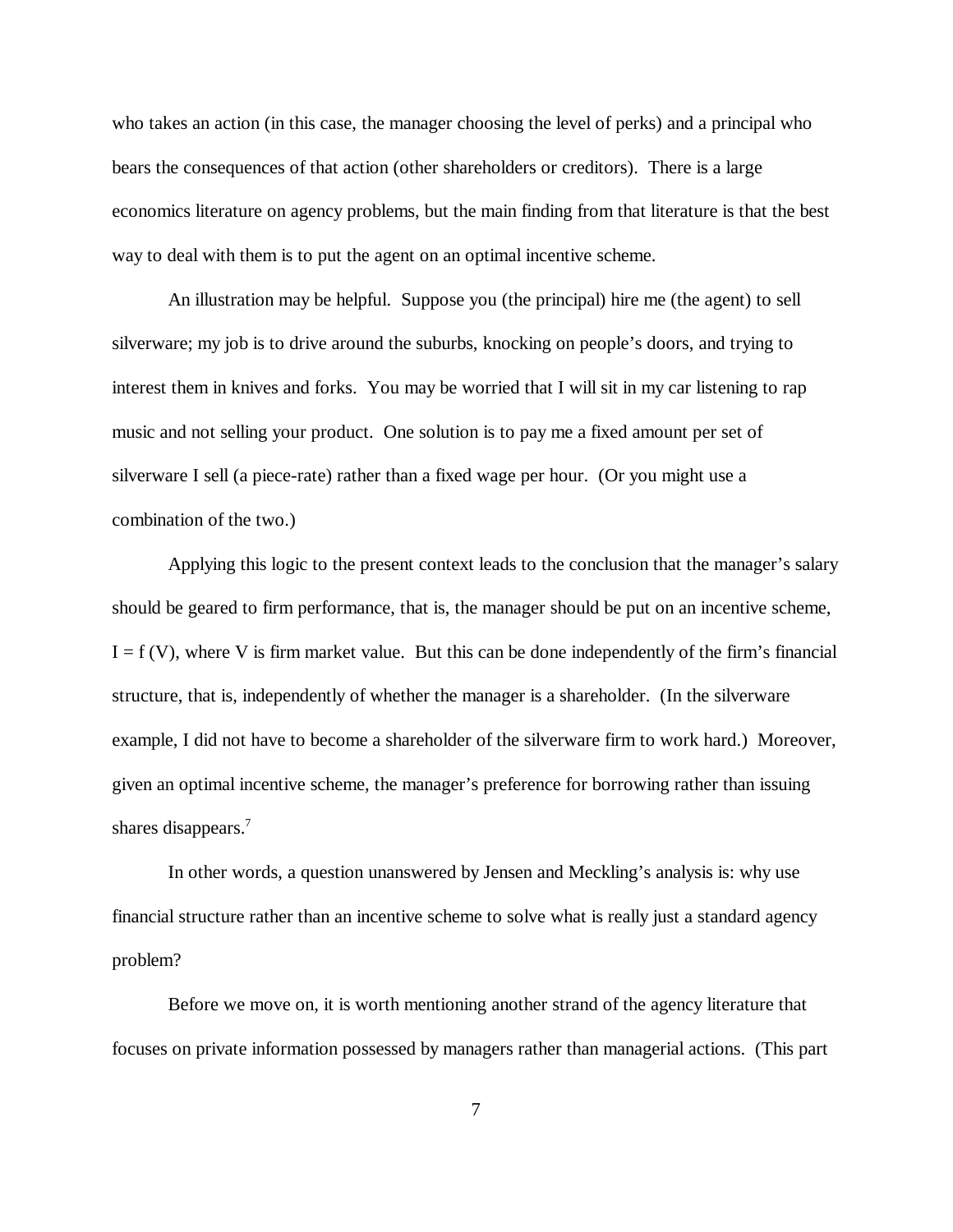of the literature corresponds to the adverse selection version of the moral hazard problem studied by Jensen and Meckling.) A leading example of this literature is Myers and Majluf (1984). Like Jensen and Meckling, Myers and Majluf consider a manager who needs capital to expand the firm. Myers and Majluf ignore perks, but suppose the manager has better information about the profitability of the existing firm, i.e., assets in place, than investors. In particular, imagine that the manager knows that these are worth a lot, whereas investors do not. Then, if the manager acts on behalf of current shareholders (e.g., because he holds equity in the firm himself), he will not want to raise capital by issuing new shares. The reason is that the new shares will be sold at a discount relative to their true value, which dilutes the value of the current shareholders' stake.

Instead the manager will raise capital by issuing (riskless) debt. Riskless debt will not sell at a discount–the firm will simply pay the market interest rate on it. Hence no dilution will take place. Thus Myers and Majluf provide another reason why MM fails: if managers have superior information, they will want to sell new securities whose return is insensitive to this information (riskless debt being the most insensitive security of all).

The Myers-Majluf analysis suffers from the same theoretical weakness as Jensen-Meckling. Financial structure matters only because managers are (implicitly) on a particular kind of incentive scheme. Specifically, Myers and Majluf assume that managers act on behalf of current shareholders, e.g., because they hold equity themselves. But things don't have to be this way. Suppose managers were paid a fraction of the firm's total market value V. Then managers wouldn't worry about selling new shares at a discount, since any loss in current shareholder value is offset by a gain in new shareholder value and managers are paid on the basis of the sum of the two. With this incentive scheme, managers are happy to expand by issuing new equity and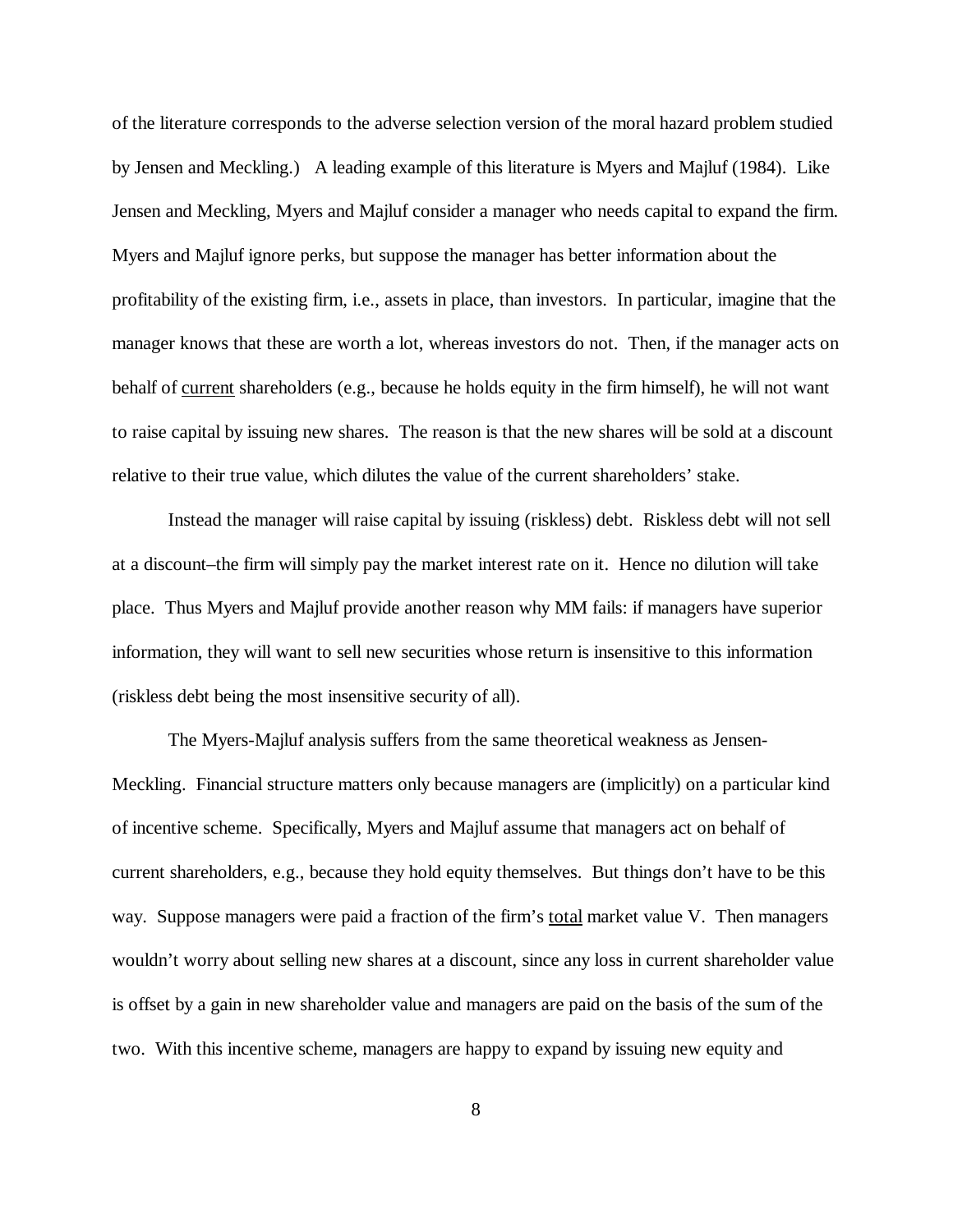financial structure no longer matters.<sup>8</sup>

## II. Financial Contracting Literature: Decision and Control Rights

We have seen that incentive (agency) problems alone do not yield a very satisfactory theory of financial structure. The recent financial contracting literature (developed in the last fifteen years or so) adds a new ingredient to the stew: decision (control) rights.

This literature takes as its starting point the idea that the relationship between an entrepreneur (or manager) and investors is dynamic rather than static. As the relationship develops over time, eventualities arise that could not easily have been foreseen or planned for in an initial deal or contract between the parties. For example, how many people in 1980 could have anticipated the fall of the Soviet Union or the rise of the Internet in the 1990s? In an ideal world, a contract between a computer manufacturer (IBM, say) and a software producer (Microsoft), written in 1980, would have included a contingency about what would happen if the Internet took off–or for that matter would have had a clause guarding against Microsoft from becoming the dominant supplier of operating systems. In practice, writing such a contingent contract would have been impossible: the future was simply too unclear.

Economists (and lawyers) use the term "incomplete" to refer to a contract that does not lay out all the future contingencies. A key question that arises with respect to an incomplete contract is: how are future decisions taken? That is, given that an incomplete contract is silent about future eventualities, and given that important decisions must be taken in response to these eventualities, how will this be done? What decision-making process will be used?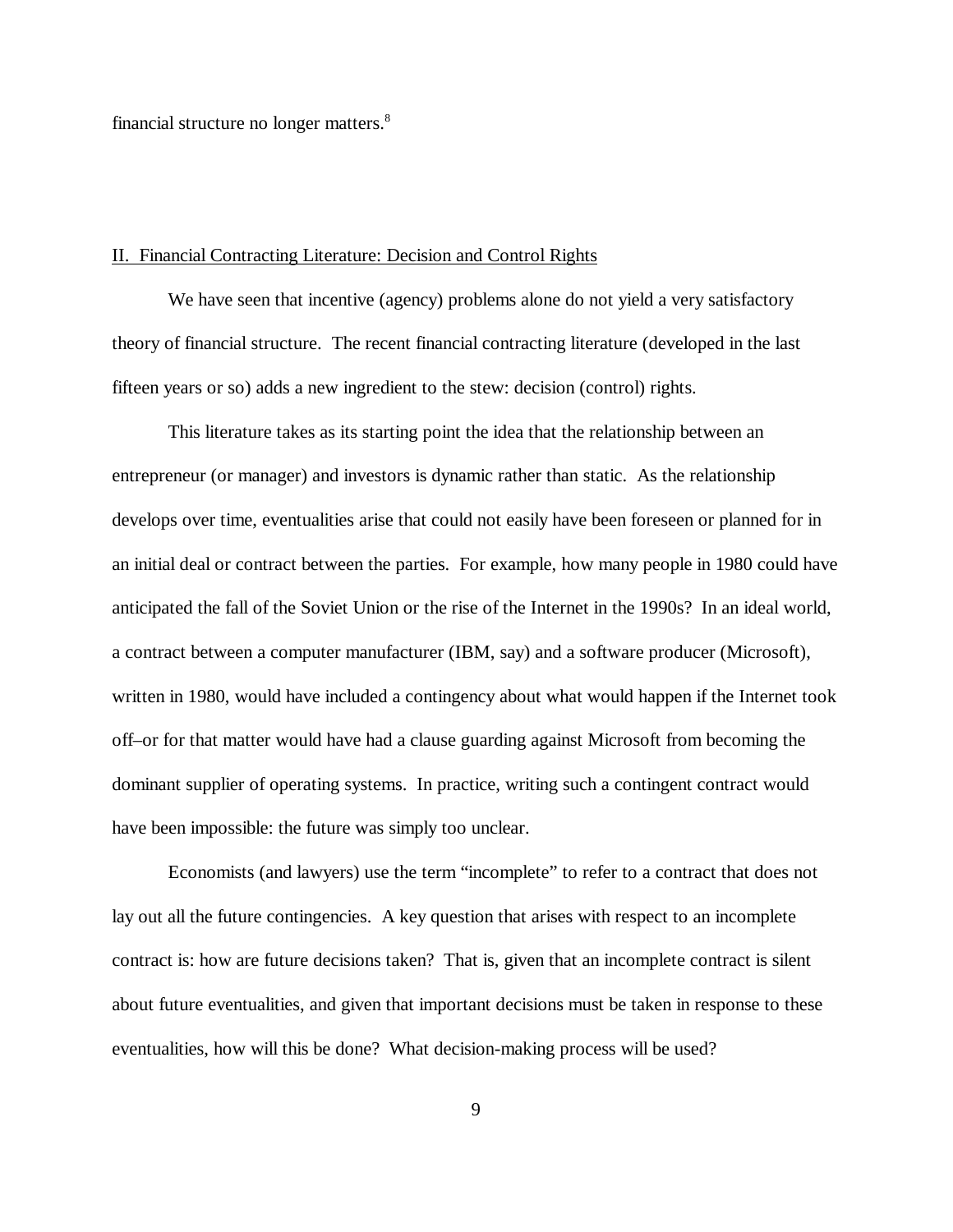It might be helpful to give some examples. Consider a firm that has a long-term supplier. Advances in technology might make it sensible for the firm instead to buy its inputs on the Internet. Who makes the decision to switch?

Or take a biotech firm that is engaged in trying to find a cure for diabetes. The firm has been pursuing a particular direction, but new research suggests that a different approach might be better. Who decides whether the firm should change strategy?

Other examples concern whether a firm should undertake a new investment, whether the firm's CEO should be replaced, or whether the firm should be closed down.

The financial contracting literature takes the view that, although the contracting parties cannot specify what decisions should be made as a function of (impossible) hard-to-anticipateand-describe future events, they can choose a decision-making process in advance. And one way they do this is through their choice of financial structure. Take equity. One feature of most equity is that it comes with votes. That is, equity-holders collectively have the right to choose the board of directors, which in turn has the (legal or formal) right to make key decisions in the firm–specifically, the kinds of decisions described above.

In contrast, take debt. Creditors do not have the right to choose the board of directors or to take decisions in the firm directly. However, they have other rights. If a creditor is not repaid, she can seize or foreclose on the firm's assets or push the firm into bankruptcy. Moreover, if the firm enters bankruptcy, then creditors often acquire some of the powers of owners.

A rough summary is that shareholders have decision rights as long as the firm is solvent, while creditors have contingent decision rights: they acquire them in default states.

It is worth emphasizing the difference between this perspective and that described in Part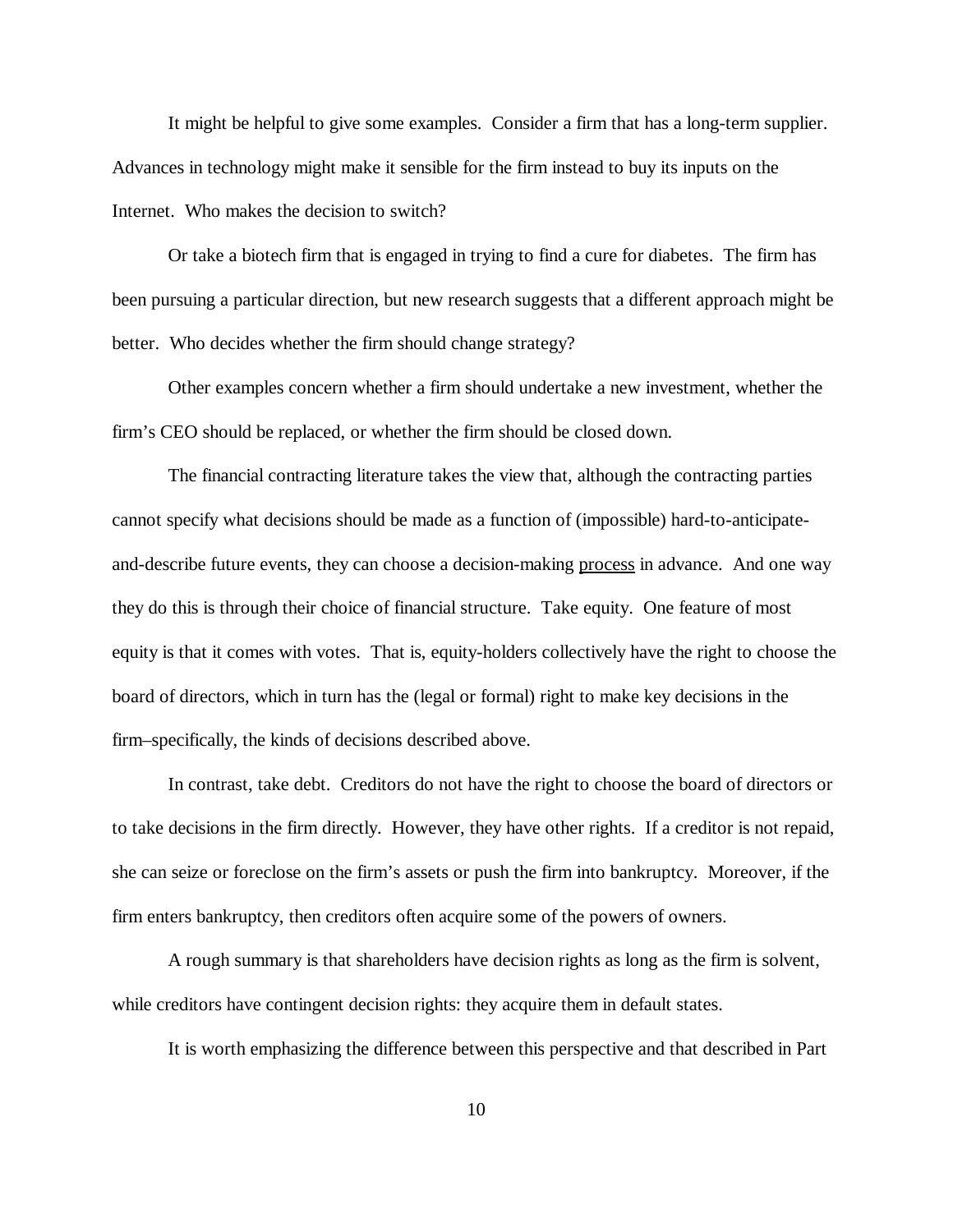I. According to MM, the firm's cash flows are fixed and equity and debt are characterized by the nature of their claims on these cash flows: debt has a fixed claim while equity gets the residual. In Jensen and Meckling, the same is true except that now the allocation of cash flow claims can affect firm value through managerial incentives. In neither case do votes or decision rights matter. In contrast, in the financial contracting literature, decision rights or votes are key, even though, of course, as we shall see, cash flow rights matter a lot too.

It is also worth noting that there is an important distinction between the kinds of decisions we are talking about here and the managerial actions we discussed in the context of Jensen-Meckling. Managerial actions, e.g., the level of perks or effort, are usually assumed to be nontransferable: only the manager can choose them. In contrast, decision rights are transferable: e.g., the decision about whether to replace the CEO, say, can be taken by one party (shareholders) or by another party (creditors). Hence, a key design question is: how should decision rights be allocated in the initial contract/deal between the parties? To this we now turn.

## The Allocation of Decision Rights

The financial contracting literature has tended to focus on small entrepreneurial firms–rather than a publicly traded company or corporation–and we will do this too for the moment. To make things very simple, consider a single entrepreneur, a single investor, and a single project. The question is, how should the right to make future decisions be allocated between the entrepreneur and the investor? Who should have the right to replace the CEO or terminate the project?

In order to answer this question, we obviously need a theory of why the allocation of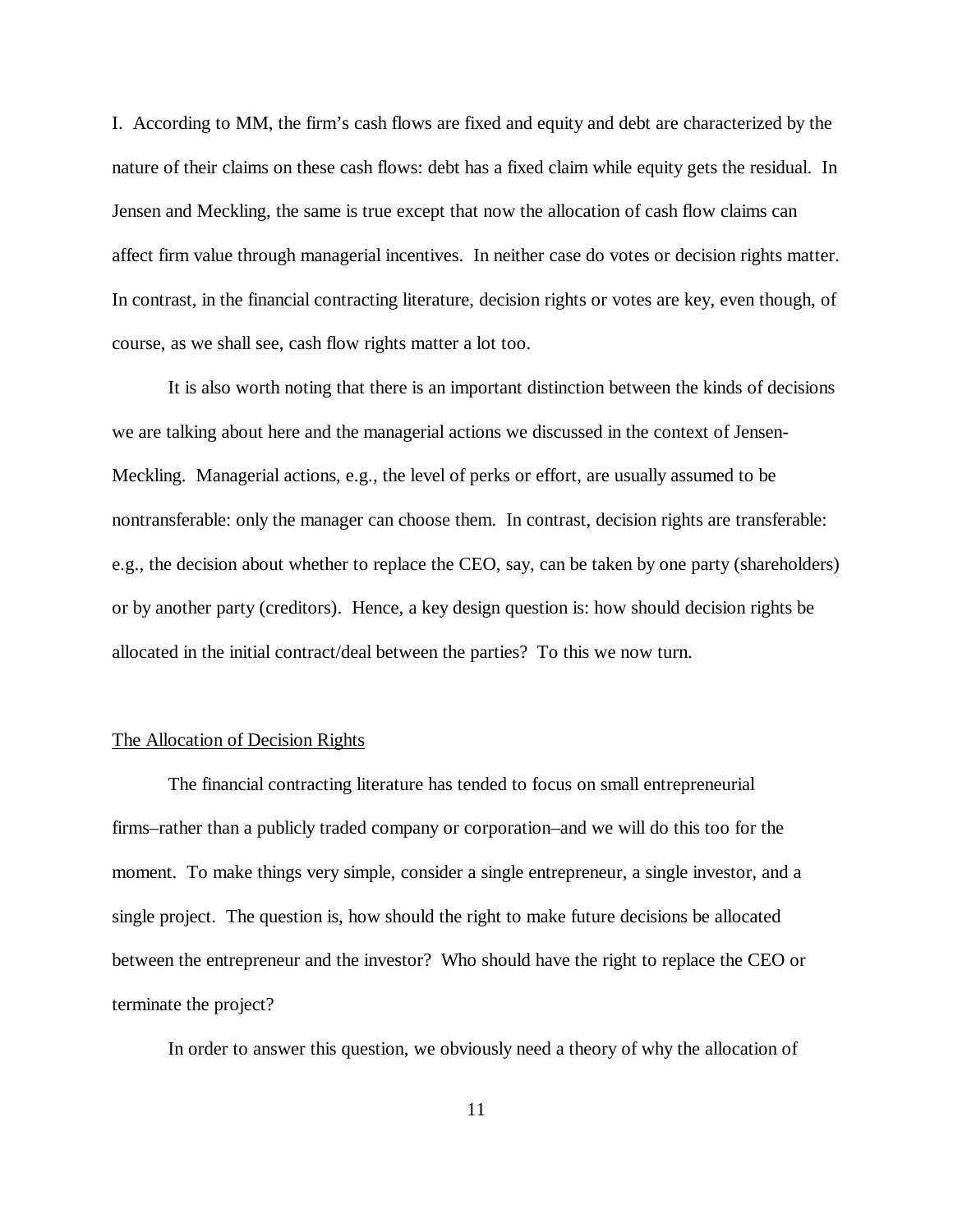decision-making authority matters. Various possibilities have been advanced. One approach is based on the idea that decision rights are important for influencing asset- or relationship-specific investments. Suppose individual i is considering whether to invest resources in learning about how to make the project more profitable. If he controls the project, and has a good idea, he can implement this idea without interference from anyone else. This gives him a strong incentive to try to have an idea. On the other hand, if someone else controls the project, i will have to get permission from this other person and may have to share the fruits of his idea with them; this will dilute his incentives.

The above approach has been used in the theory of the firm<sup>9</sup> but has been employed less in the financial contracting literature. Instead, in this latter literature, researchers have focused on how the allocation of control rights affects the trade-off between cash flows and private benefits once the relationship is underway.

The best known paper adopting this approach is Aghion and Bolton  $(1992)$ <sup>10</sup> Aghion and Bolton assume that the project yields cash flows in the amount of \$V and private benefits in the amount of \$B. (Private benefits are akin to the non-pecuniary benefits discussed in Jensen-Meckling. Although private benefits may represent things like psychic value, we suppose that they have a cash equivalent, i.e., they can be measured in dollars.) The investor is interested only in cash flows, while the entrepreneur is interested in both cash flows and private benefits. These different interests create a potential conflict between the entrepreneur and investor.

Since private benefits (like decision rights) are very important in what follows, it may help to illustrate them. Consider an entrepreneur who has developed an idea for a project. The entrepreneur is likely to get some personal satisfaction from working on the project, or from the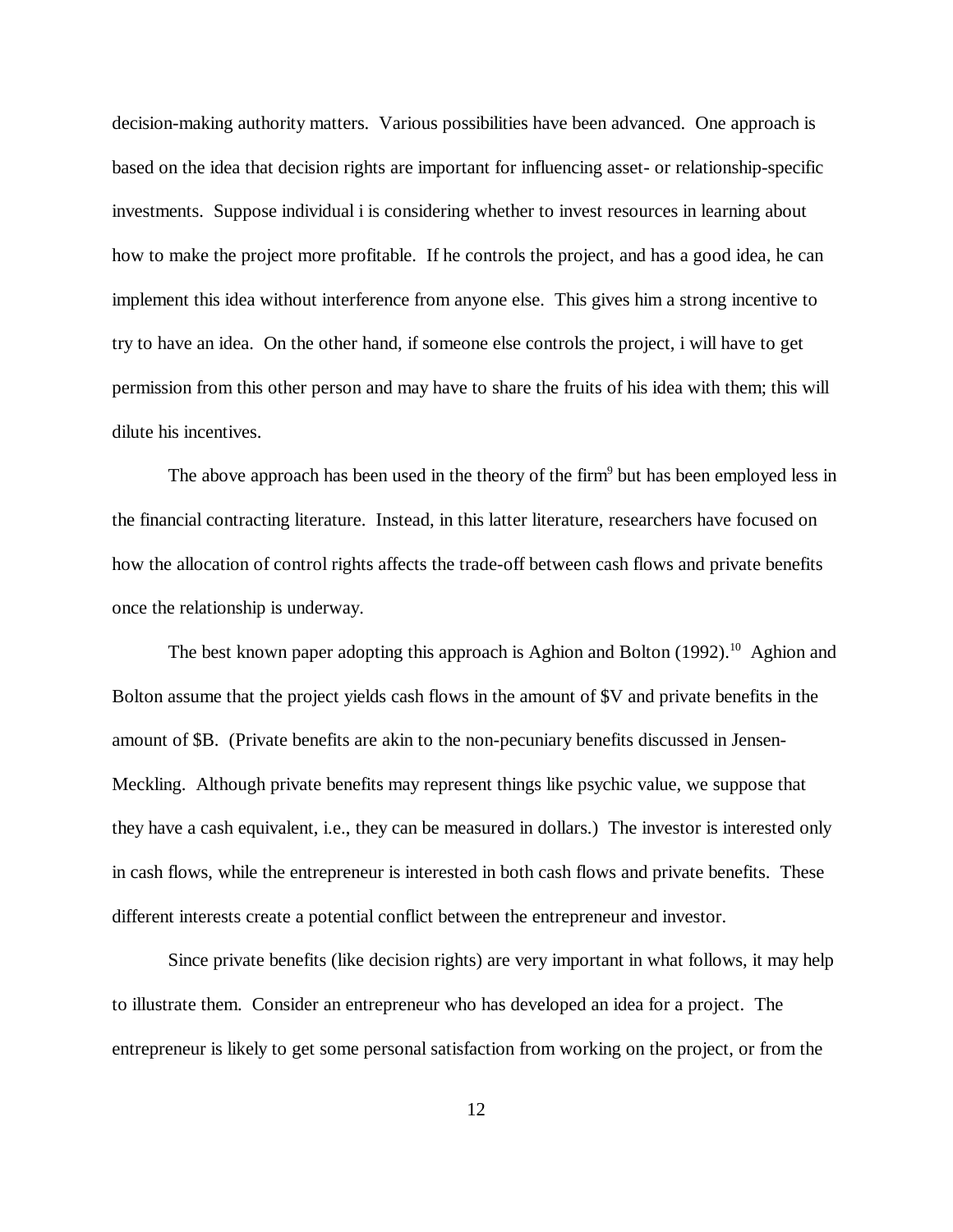project succeeding, that is over and above any cash flows received. Also, if the project succeeds, the entrepreneur's reputation is enhanced and he will do better in future deals. Personal satisfaction and reputational enhancement are both examples of private benefits since they are enjoyed by the entrepreneur but not the investor.

Some private benefits are less innocuous. Someone who controls a project can decide who will work on the project; the controller may choose to appoint relatives or friends to key positions even though they are incompetent ("patronage"). The controller may also be able to divert money from the project, e.g., he can set up other firms that he has an ownership interest in, and choose the terms of trade between the project and these firms to suck cash out of the project. Patronage and diversion are also examples of private benefits.

As noted, the existence of private benefits introduces a potential conflict of interest between the entrepreneur and the investor. How is this conflict resolved? The answer is that this depends to a large extent on who has the right to make decisions once the relationship is underway.

To understand this, consider a simple case where the entrepreneur is allocated a fraction  $\theta$ of the project cash flows and the investor receives the remaining  $(1 - \theta)$ . Suppose that the project is set up at date 0 and all decisions are taken and benefits earned at date 1. The date 1 objective functions of the entrepreneur and investor are then as follows:

Entrepreneur: Max  $B + \theta V$ 

Investor: Max  $(1 - \theta)V = Max V$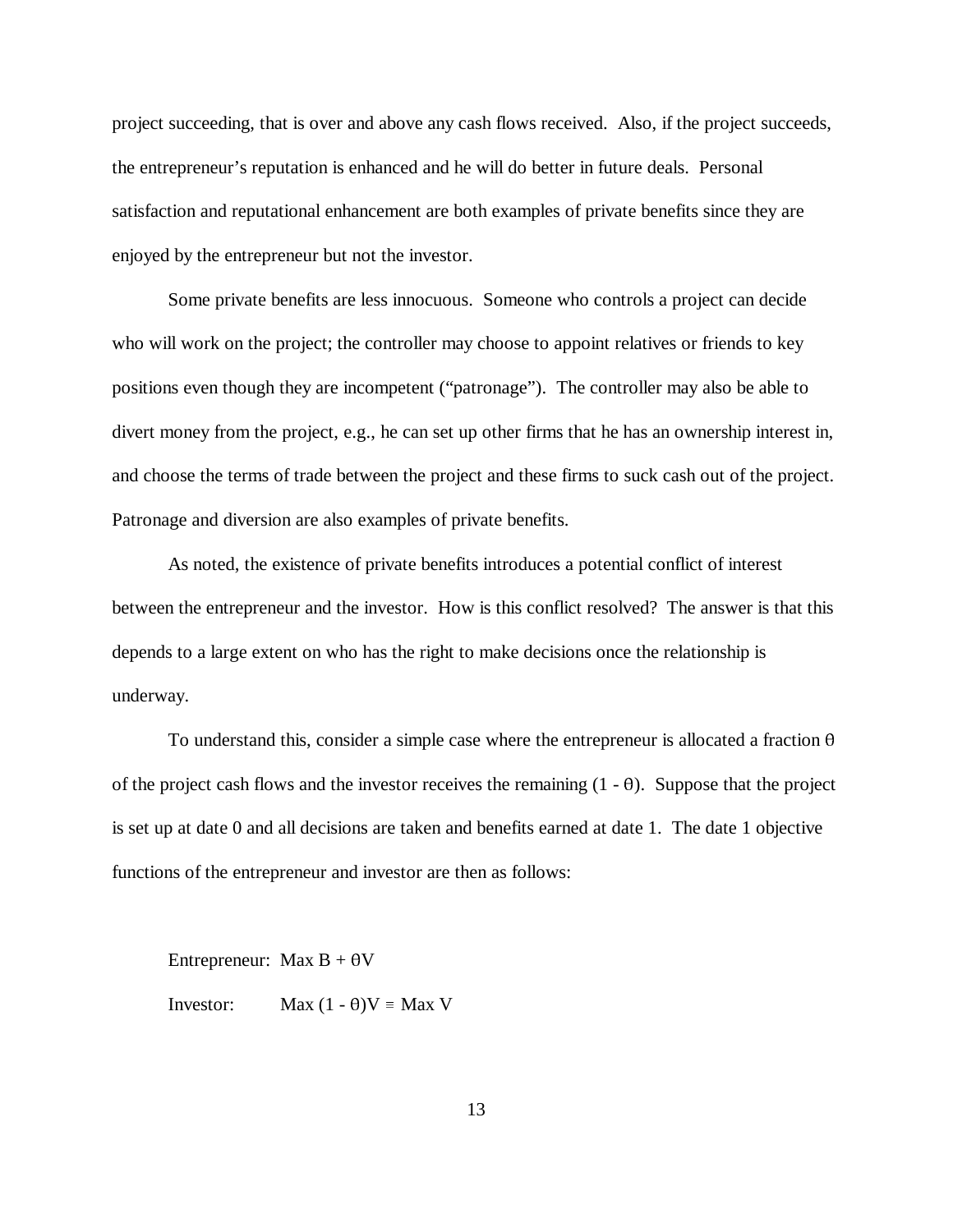It is also useful to write down the objective of a planner who is concerned with social (or Pareto) efficiency. In a first-best world where lump sum distributions are possible the planner would maximize the sum of the entrepreneur and investor's payoffs (since both are measured in money), i.e., social surplus,  $B + V$ .

Social Planner:  $B + V$ 

It is clear that these three objective functions are generally distinct. This suggests that it will indeed matter whether the entrepreneur or the investor makes ex post decisions. (The planner is a mere construct and so will not have decision-making authority!)

For example, suppose the only decision to be made concerns whether the project should be terminated or continued (at date 1). Assume that E's private benefit from continuation is \$100, but that \$200 in resources can be saved if the project is terminated now rather than later. Also assume  $\theta = .1$ .

From a social surplus or efficiency perspective, the project should be terminated (the \$200 loss exceeds the \$100 private benefit and social surplus is represented by the sum of these). This outcome will be achieved if the investor makes the decision since she puts no weight on private benefits, but not if the entrepreneur does (given his stake of 10 percent, he gains only \$20 from avoiding losses, but loses his full private benefit of \$100).

On the other hand, suppose that the losses from continuation are \$80 rather than \$200. Now it is efficient to continue the project, and this time efficiency will be achieved if the entrepreneur has decision-making authority, but not if the investor does (since the investor is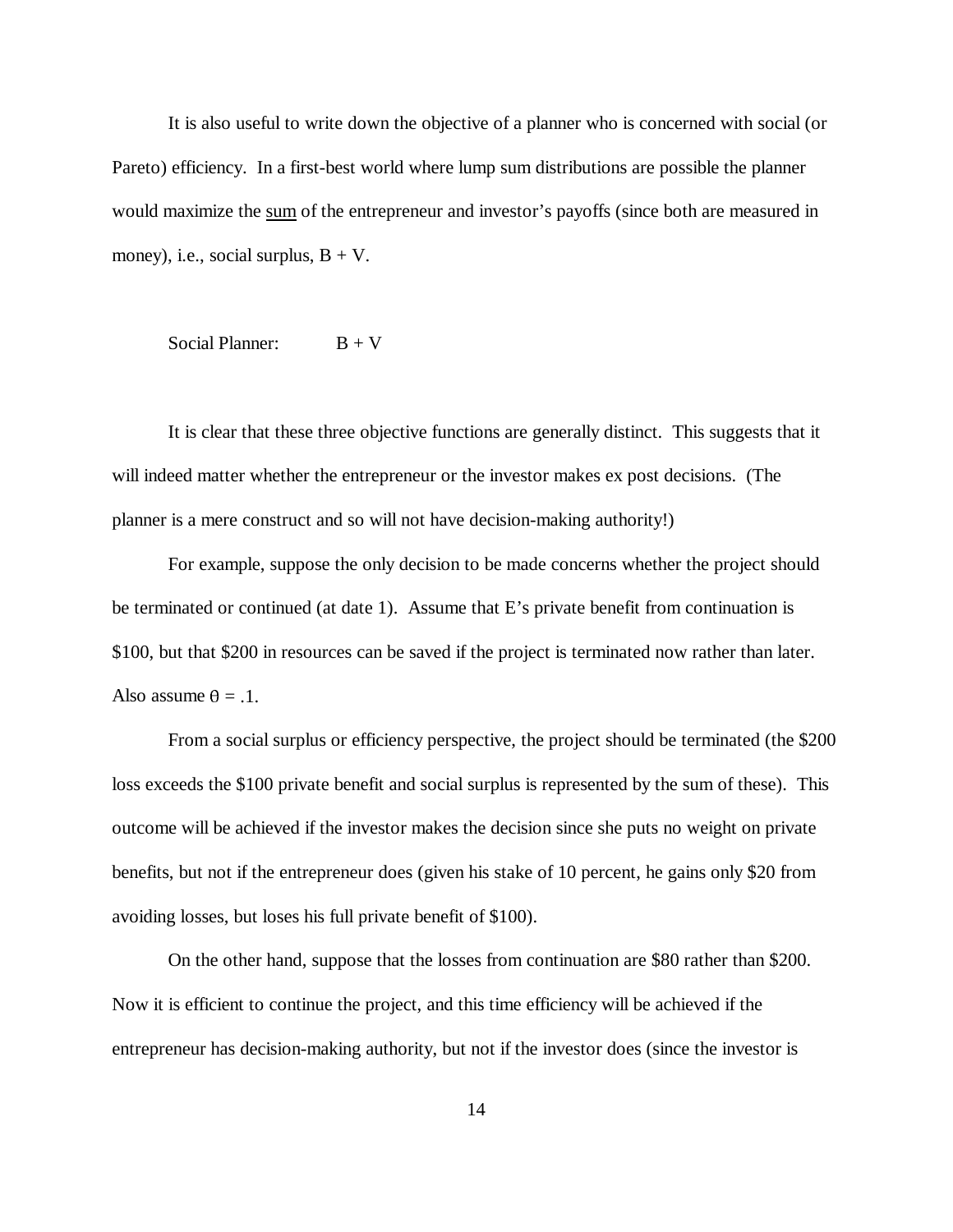concerned only with loss avoidance).<sup>11</sup>

Consider the issue of contract design at date 0. The parties have two instruments at their disposal: the allocation of cash flow rights, represented by  $\theta$ , and the allocation of control rights. (For simplicity, we have assumed that the parties share cash flows in a linear manner, but nothing significant depends on this–the investor could hold convertible, preferred stock, for example.) For simplicity assume that the entrepreneur makes a take-it-or-leave-it offer to the investor at the contract-signing stage. Suppose also that both parties are risk neutral. Then the entrepreneur will choose the contract to maximize his expected payoff subject to the investor breaking even, i.e., recovering her investment cost C (on average).

A simplification can be made. Since the investor's gross expected return is fixed at C, an optimal contract will also maximize the sum of the entrepreneur and investor's payoffs, i.e., social surplus,  $B + V$ , subject to the investor breaking even. It follows that, given two contracts, both of which have the investor breaking even, the one that generates greater social surplus is superior.

It is useful to consider two polar contracts. At one extreme, suppose the entrepreneur has all the cash flow rights ( $\theta = 1$ ) and all the decision rights. Then the entrepreneur's objective function and the social planner's coincide, which means that an efficient outcome is guaranteed. Unfortunately, the investor gets none of her money back! Thus, this contract is not feasible.

At the other extreme, suppose that the investor has all the cash flow rights ( $\theta = 0$ ) and all the decision-making rights. This contract maximizes the investor's payoff and so the investor will more than break even–or at least, if she doesn't, the project can never go ahead at all. Note that this contract has a simple interpretation: the entrepreneur is a paid employee–he has no formal authority and gets a flat wage (actually zero!).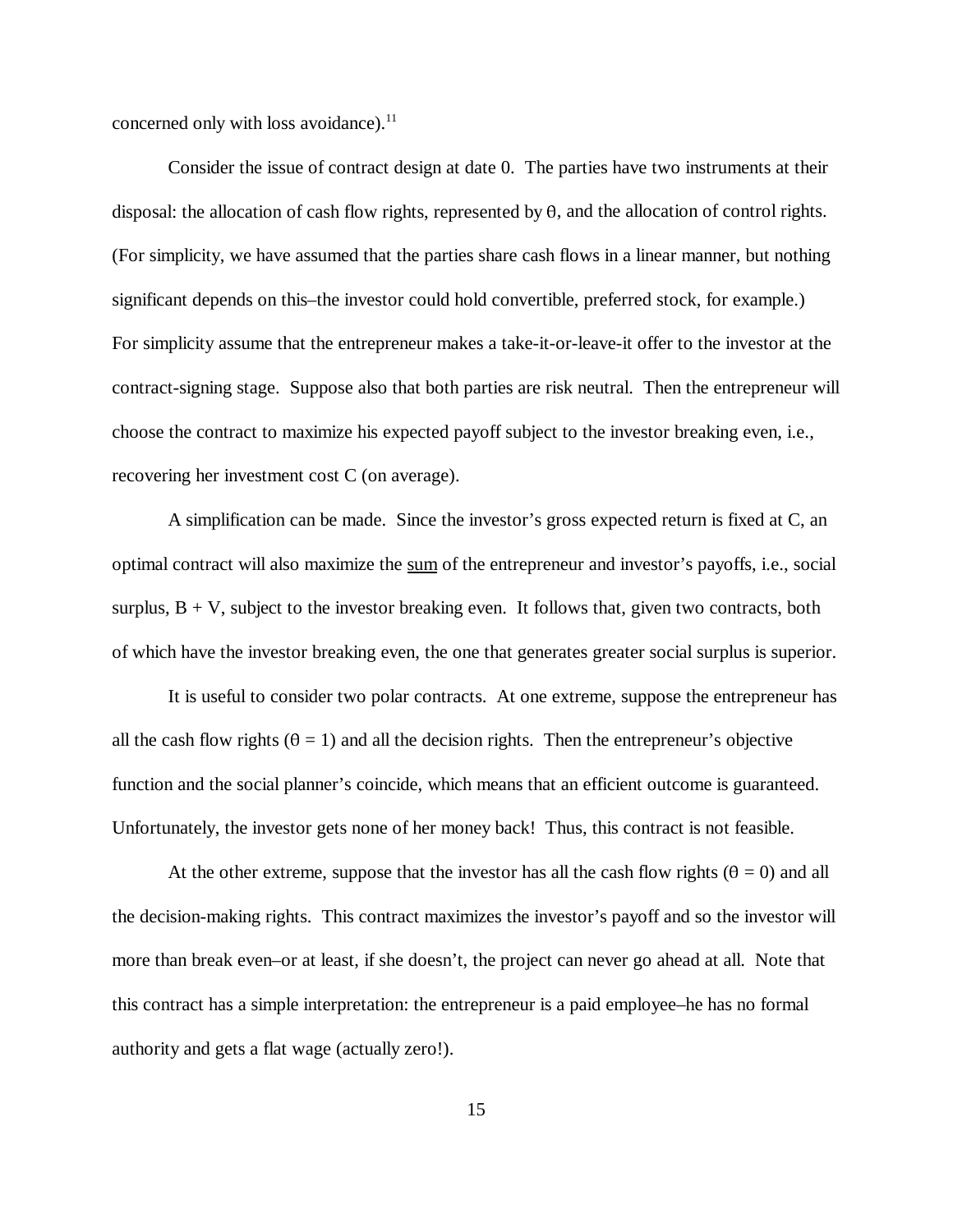The question is, where between these two extremes does the optimal contract lie?

There is one case where there is a simple answer. Suppose, whatever decision is taken at date 1, the project yields a cash flow that is at least C (discounted back to date 0). Then the investor can be given riskless debt with value C and the entrepreneur can be allocated all the equity, i.e., he is the residual income claimant and has all the decision rights. This contract is feasible because the investor breaks even and optimal because there is no social inefficiency: the entrepreneur maximizes  $B + V$ .

Unfortunately, in a world of uncertainty, it is unlikely that the project cash flows will be large enough to support riskless debt of value C. In order to understand what happens then, imagine that there are different states of the world at date 1, and suppose that the parties can anticipate–and contract on–these states (they are verifiable). An example of a state might be a situation where the firm has low earnings, and its product is not selling; in another state the opposite may be true–the firm has high earnings, and its product is selling.

The advantage of allocating cash flow and control rights to one party or the other will typically differ across these states. For example, in one state it may be the case that a ruthless strategy of value maximization leads to an approximately efficient outcome because private benefits aren't very important. Recall the example where closing the firm down saved \$L and wasted a private benefit of \$100. If  $L = 200$ , then indeed value maximization generates an efficient outcome.

On the other hand, in other states, private benefits may be relatively more important, and value maximization may cause a significant loss of social surplus. This would be the case in the same example if  $L = 80$ .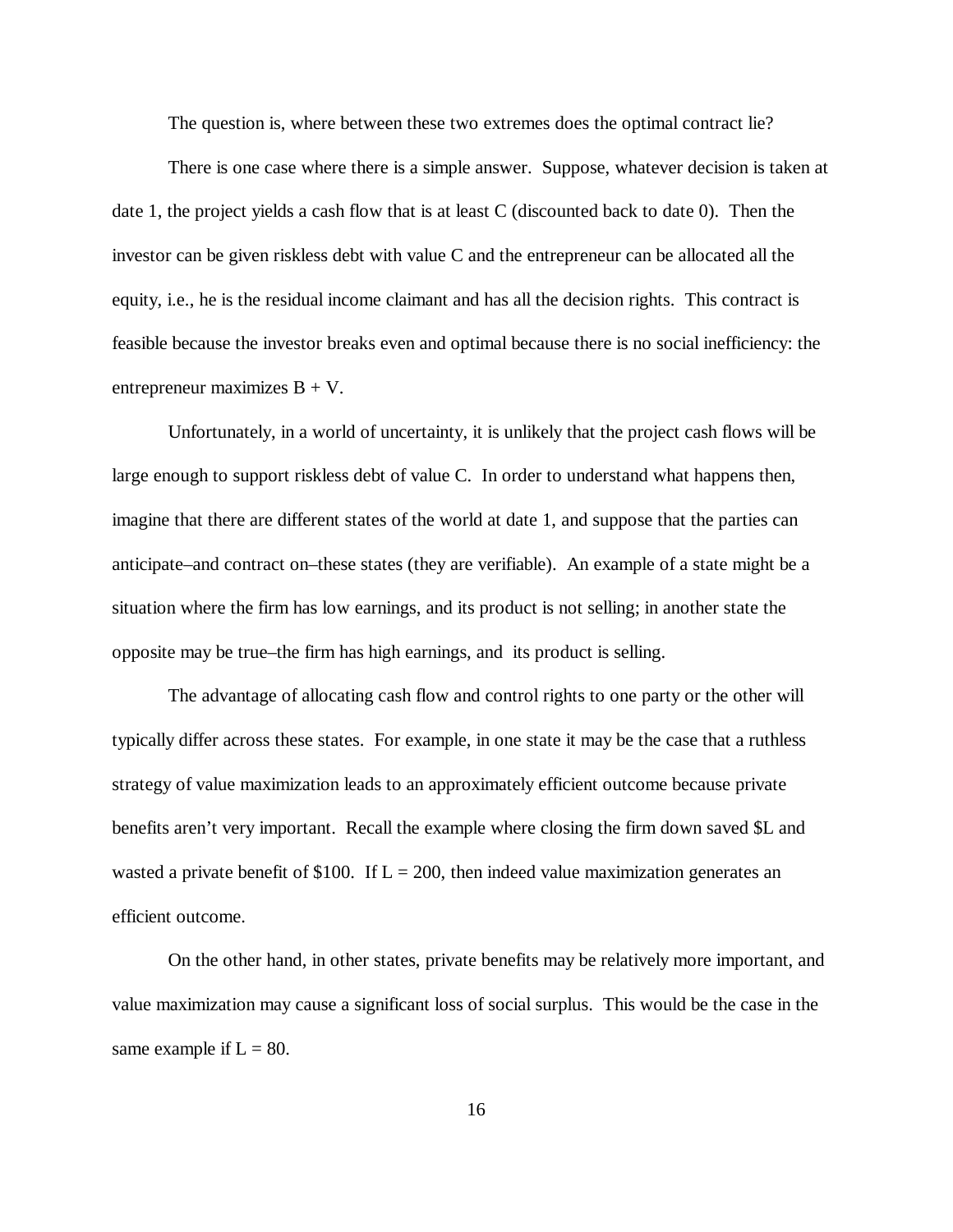Aghion and Bolton show that the investor should have control–and cash flow rights–in the first kind of state, and the entrepreneur should have control–and also possibly cash flow rights–in the second kind of state. The reason is that giving the investor control and cash flow rights in the first kind of state generates an approximately efficient (social surplus maximizing) outcome and makes it easier to satisfy the investor's break-even constraint; while giving the entrepreneur control in the second kind of state prevents inefficiency and hence is desirable as long as it is consistent with satisfying the investor's break-even constraint. (Giving the entrepreneur cash flow rights in the second kind of state may be useful to bring the entrepreneur's objective function in line with the social objective function.)

A very rough summary of the Aghion-Bolton model is thus the following. If we rank states of the world from those where ruthless value maximization is least inefficient to those where it is most inefficient, then the investor should have control in the first set and the entrepreneur in the second set, where the cut-off is chosen so that the investor breaks even.

How good a job does the Aghion-Bolton model do in explaining the features of real-world financial contracts? An interesting recent paper by Kaplan and Stromberg (2000) argues that a good place to look is the venture capital sector (for related work, see Gompers (1997)). Venture capitalists are private providers of equity capital for young growth-oriented firms (high-tech startups). Although venture capitalists often represent several large rich individuals or institutions, they correspond quite well to the single investor of the Aghion-Bolton model. Similarly, the founder or founders of a start-up company can be represented without too much of a stretch by a single entrepreneur. The distinguishing feature of venture capital deals is that the major participants have a close relationship and are few in number.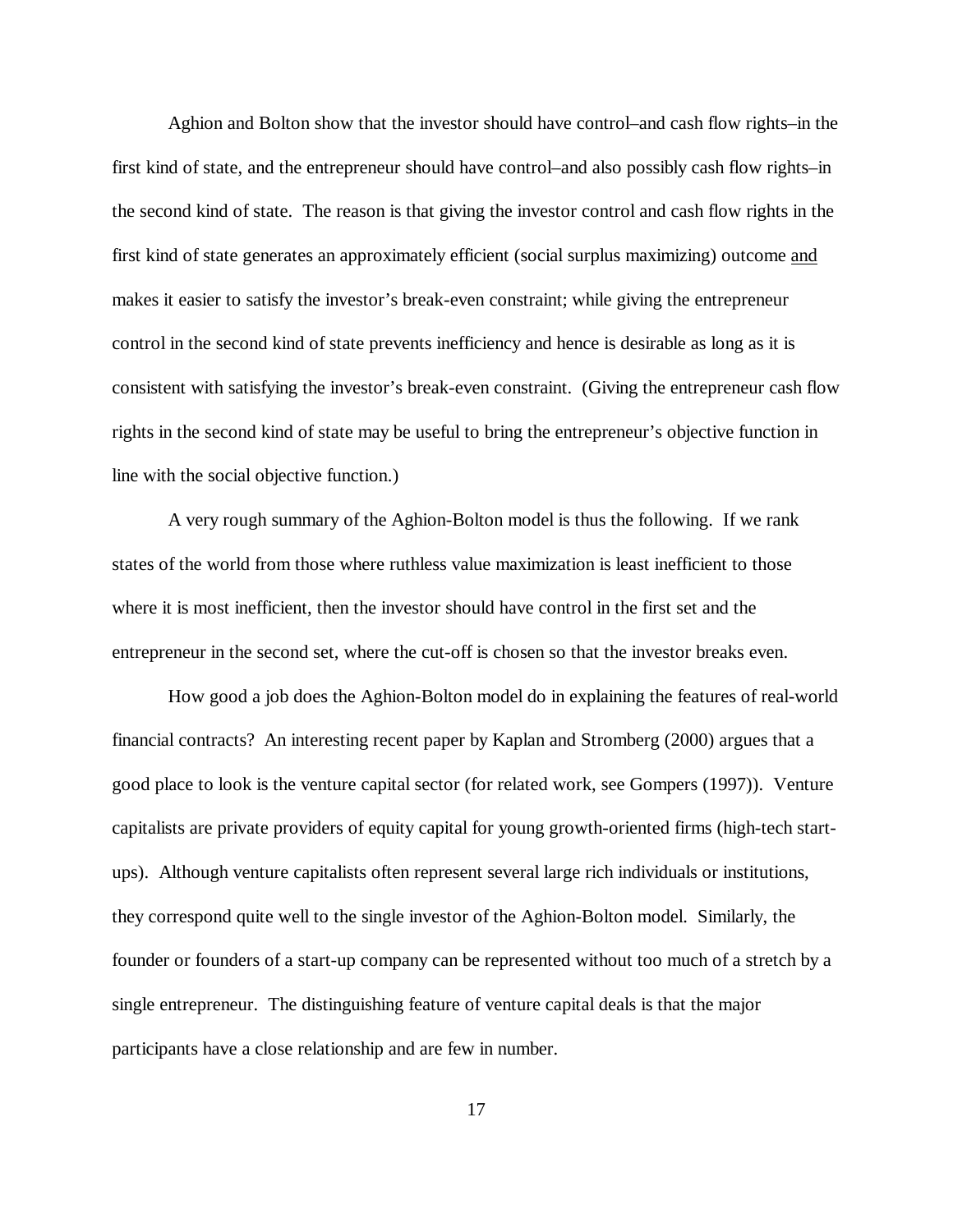Kaplan-Stromberg study 200 venture capital (VC) investments in 118 portfolio companies (firms) by 14 VC partnerships. Most of these firms are in the information technology and software sectors, with a smaller number being in telecommunications. Kaplan-Stromberg's main findings (from our point of view) are the following:

- (1) VC financings allow the parties to allocate separately cash flow rights, voting rights, board rights, liquidation rights, and other control rights.
- (2) Cash flow rights, voting rights, control rights, and future financings are frequently contingent on observable measures of financial and non-financial performance. For instance, the VCs may obtain voting control or board control from the entrepreneur if the firm's EBIT–earnings before interest and taxes–falls below a pre-specified level or if the firm's net worth falls below a threshold. Also, the entrepreneur may obtain more cash flow rights if the firm receives approval of a product by the Federal Drug Administration (FDA) or is granted a patent.
- (3) If the firm performs poorly, the VCs obtain full control. As firm performance improves, the entrepreneur retains/obtains more control rights. If the firm performs very well, the VCs retain their cash flow rights, but relinquish most of their control and liquidation rights. The entrepreneur's cash flow rights also increase with firm performance.
- (4) VCs have less control in late rounds of financing (i.e., when the project is close to completion).

At a broad level, these findings fit very well with the Aghion-Bolton model. First, as that model emphasizes, cash flow rights and control (decision) rights are independent instruments, and indeed they are used independently: someone may be allocated significant cash flow rights without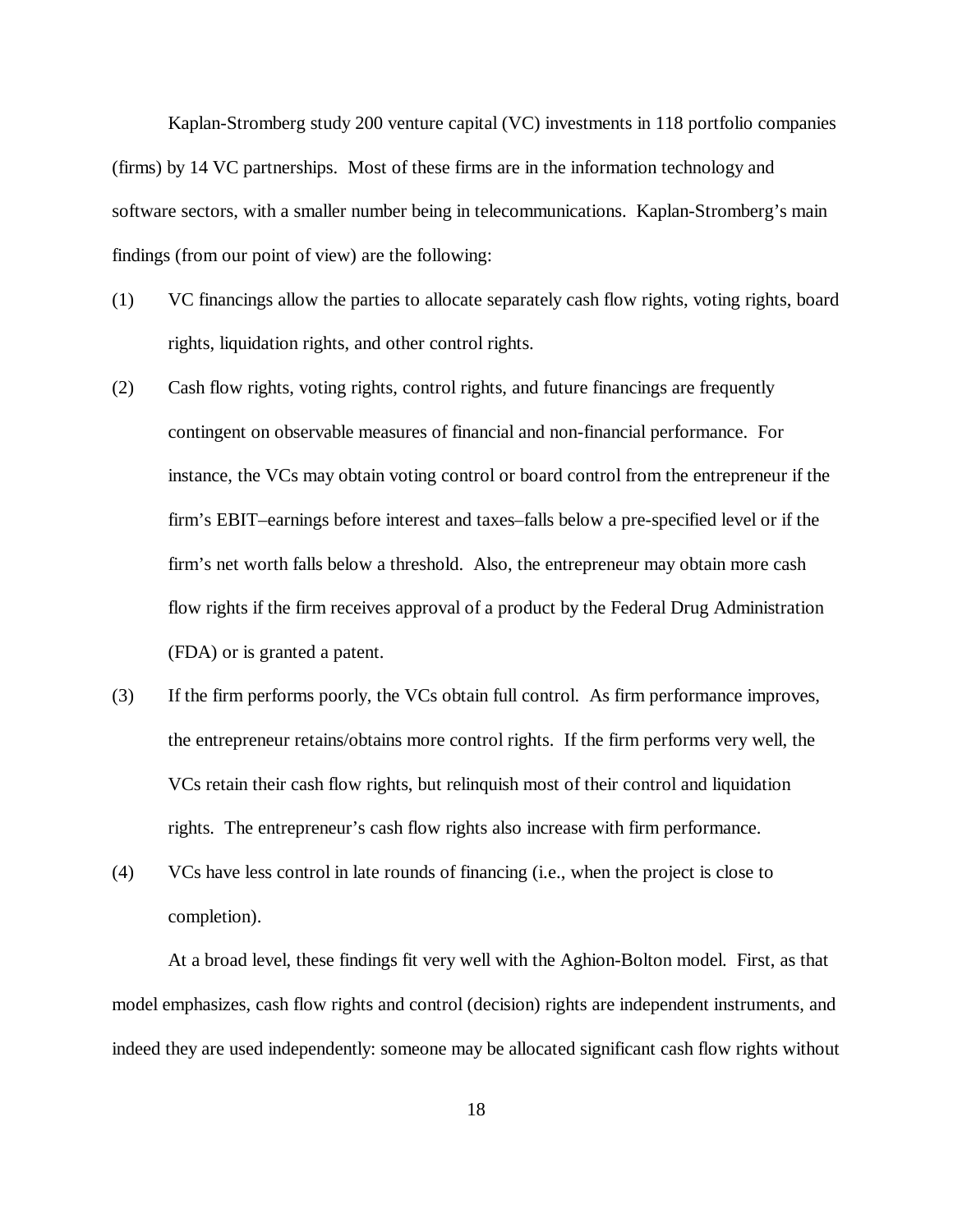significant control rights and vice versa. (To put it another way, there can be a substantial deviation from one share-one vote.) Second, as the Aghion-Bolton model predicts, to the extent that different states of the world can be identified, the allocation of cash flow rights and control rights will depend on these; here the states correspond to performance as measured by such things as earnings, net worth, or product functionality (FDA or patent approval). Third, the fact that VCs have fewer control rights in late financings can be understood as follows. In late financings, a firm requires less cash relative to future profitability, i.e., the investment cost C is, in effect, lower. As we have seen, this makes it more likely that the project cash flows can support something like riskless debt, in which case a socially efficient outcome can be achieved by giving all the control rights and residual income rights to the entrepreneur. Under these conditions there is no gain–and there can be a considerable loss–from allocating control rights to the investor.

Interestingly, there is one striking finding of the Kaplan-Stromberg study that, although consistent with the Aghion-Bolton model, does not necessarily follow from it. This is that control rights and cash flow rights shift to the VC if the firm does poorly. (Number 3 in the above list.) This makes perfect sense if we can identify poor performance with a state of the world where ruthless value maximization leads to an approximately efficient outcome, e.g., because private benefits aren't very important relative to cash flows.<sup>12</sup> And indeed, this is quite plausible, in the sense that in bad states it may be socially efficient that the project be terminated or the entrepreneur removed as CEO and this is exactly what a ruthless value maximizer would do.

However, things do not have to be this way. It could be that ruthless value maximization leads to a socially efficient outcome in good states of the world. For example, imagine that, if a start-up is very successful, the founding entrepreneur is no longer the best person to run it, e.g.,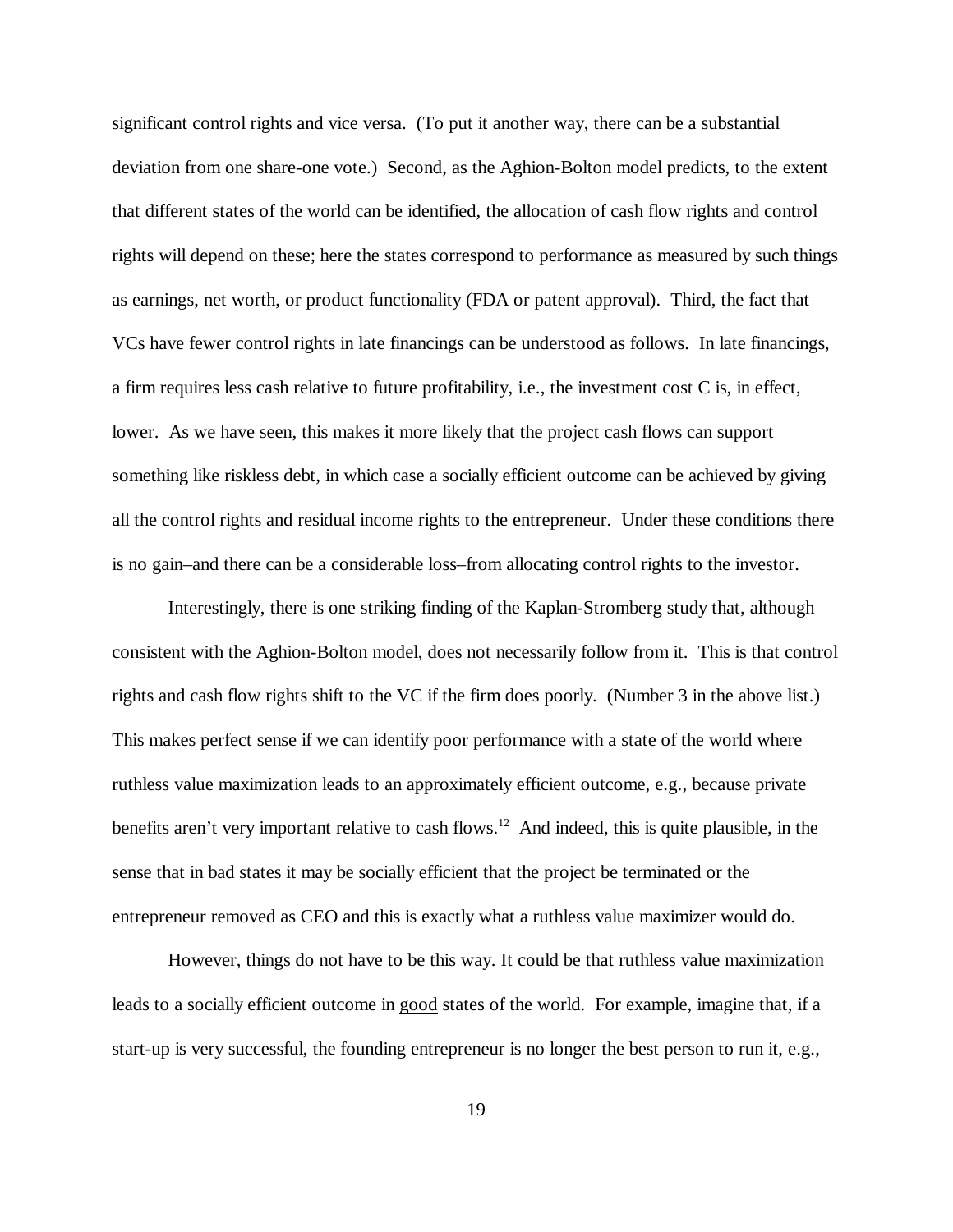because his creativity gets in the way of the professional approach to management that is now desirable. If the losses from keeping the entrepreneur on are high enough, then it is socially efficient to replace him. However, the entrepreneur may resist replacement given his private benefit. Under these conditions, the only way to obtain a socially efficient outcome is to put control in the hands of the VC.

In other words, this is a case where the VC should have control if the firm performs well, since it is in good states of the world that cash flows are important relative to private benefits.

As noted, KS do not find this effect in the data, but the question is why? Possibly the answer is that the Aghion-Bolton model ignores an important variable: effort. That is, in reality, private benefits B and cash flows V are a function of ex ante effort as well as ex post decisions. An entrepreneur may have little incentive to work hard to ensure that a good state occurs, i.e., V is high, if his reward is to be replaced by a ruthless investor.<sup>13</sup> In other words, ex ante effort considerations may explain why, empirically, control shifts to the investor in bad rather than good states.

## III. Costly Intervention and the Diversity of Outside Claims

In Part II, we discussed how control should be divided between an insider (the entrepreneur) and an outsider (the investor). However, in many large companies in countries like the U.S., the U.K., or Japan, insiders, as represented by the board of directors or management, do not have formal control in any state of the world. Rather control rests with dispersed outside investors. Moreover, those outsiders hold diverse claims: some are shareholders and others are creditors.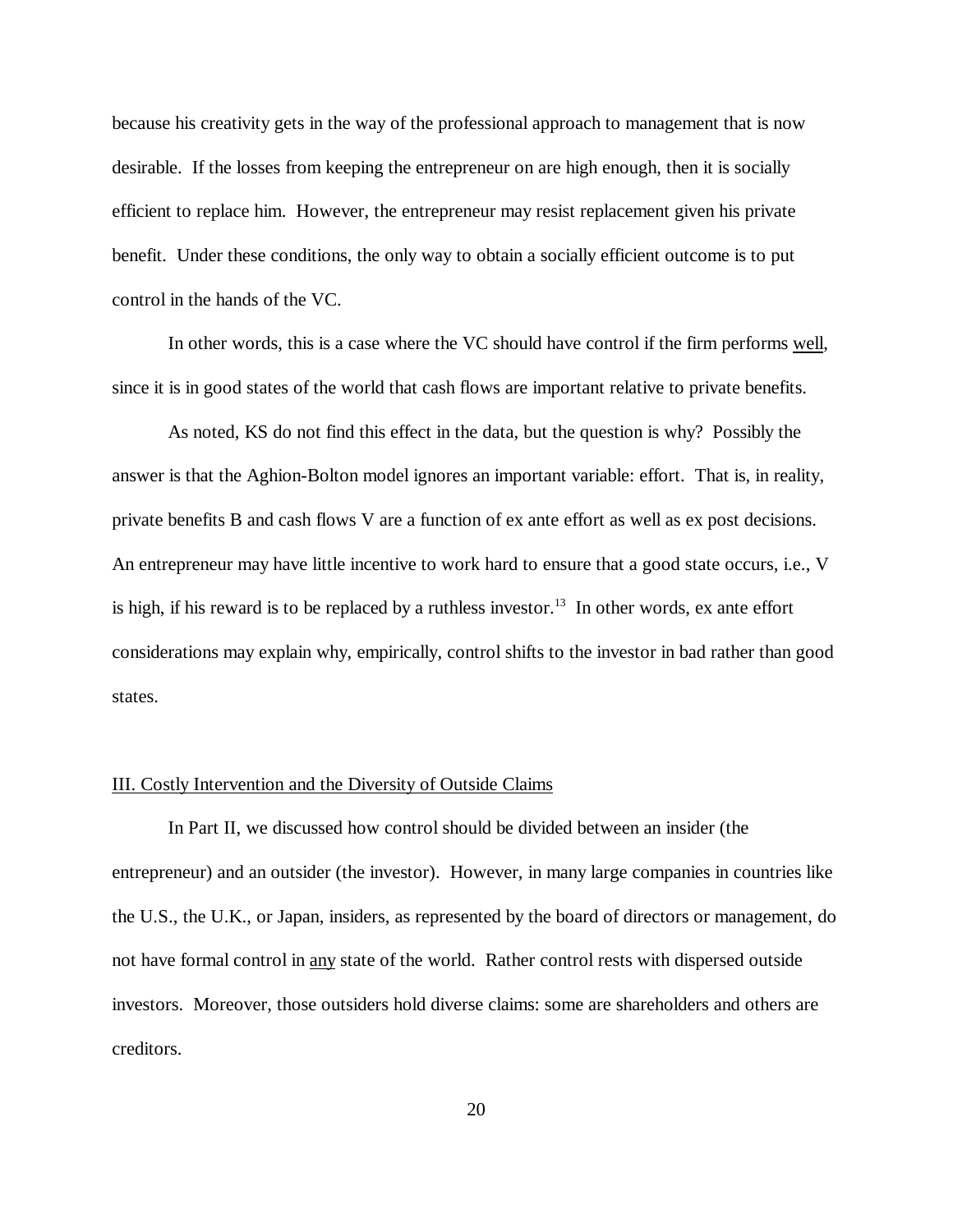In this section we discuss what may be responsible for the diversity of outside claims. We will argue that diversity can be understood as part of an optimal mechanism when intervention by an outside investor is costly (that is, the investor has to expend time or resources to exercise control). Before we get into the details of the analysis, it is worth emphasizing that neither the agency approach of Section I nor the control rights model of Section II bears directly on this question. The agency approach, as we have already argued, is really a theory of optimal incentive schemes rather than capital structure; while the control rights model helps to explain the optimal allocation of control between insiders and outsiders, but not why, given a particular level of control by insiders (in this case, zero), outsiders hold heterogeneous claims, i.e., some are shareholders while others are creditors.

In fact, one's first thought would be that diversity is bad since it creates conflicts of interest between different investors. Moreover, it is not clear why management should be affected by diversity: why does it matter to them that in good states of the world shareholders have control, while in bad states creditors have control (given that management never has control)?

One approach to the diversity issue is based on the existence of collective action problems. Imagine a large company that has many (relatively small) shareholders. Then each shareholder faces the following well-known free-rider problem: if the shareholder does something to improve the quality of management, then the benefits will be enjoyed by all shareholders. Unless the shareholder is altruistic, she will ignore this beneficial impact on other shareholders and so will under-invest in the activity of monitoring or improving management. For example, an individual shareholder will not devote time and resources to persuading other shareholders to vote to replace an incompetent board of directors. As a result, the management of a company with many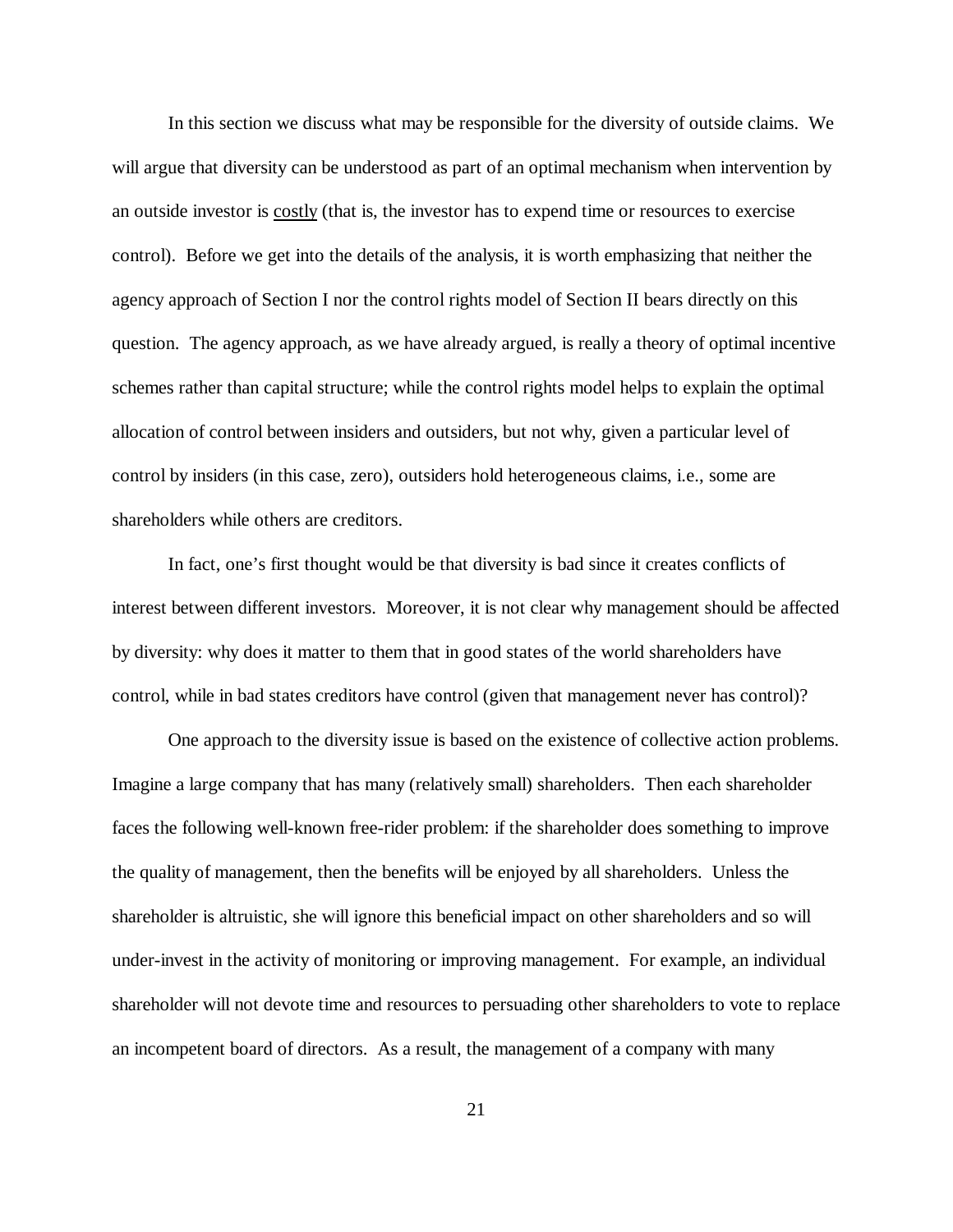shareholders will be under little pressure to perform well. (The threat of a hostile takeover bid can overcome the shareholder passivity problem to some extent, but, for all sorts of reasons, is unlikely to eliminate it.)

In contrast, individual creditors can in principle obtain the full benefits of their actions for themselves and thus do not face the same kind of free-rider problem (at least outside bankruptcy). Suppose a creditor's debt is not repaid. Then she can seize some of the firm's assets if her debt is secured; while if her debt is unsecured she can obtain a judgment against the firm and have a sheriff sell off some of the firm's assets. She does not require other creditors to act. In fact, it is better for her if they do not act, since there are then more assets to seize!

So creditors impose discipline on management in a way that shareholders do not. Specifically, whereas a manager who faces a large number of small shareholders is unlikely to be penalized significantly if he fails to deliver high profit or pay out large dividends, a manager who faces a large number of small creditors knows that he must repay his debts or he will be in trouble: his assets will be seized or he will be forced into bankruptcy (which is assumed to be unpleasant for him). However, there is a trade-off: too much discipline can be bad. While some debt is good in order to force management to reduce slack, too much debt is bad because it can lead to the bankruptcy and liquidation of good companies, and can prevent management from financing profitable new projects (debt overhang). Various papers have explored this trade-off and have used it to derive the optimal debt-equity ratio for a company.<sup>14</sup>

The view that financial diversity occurs because of collective action problems is not entirely satisfactory for two reasons. First, the existence of these collective action problems is assumed, not derived: in particular, it is supposed that shareholders face these problems while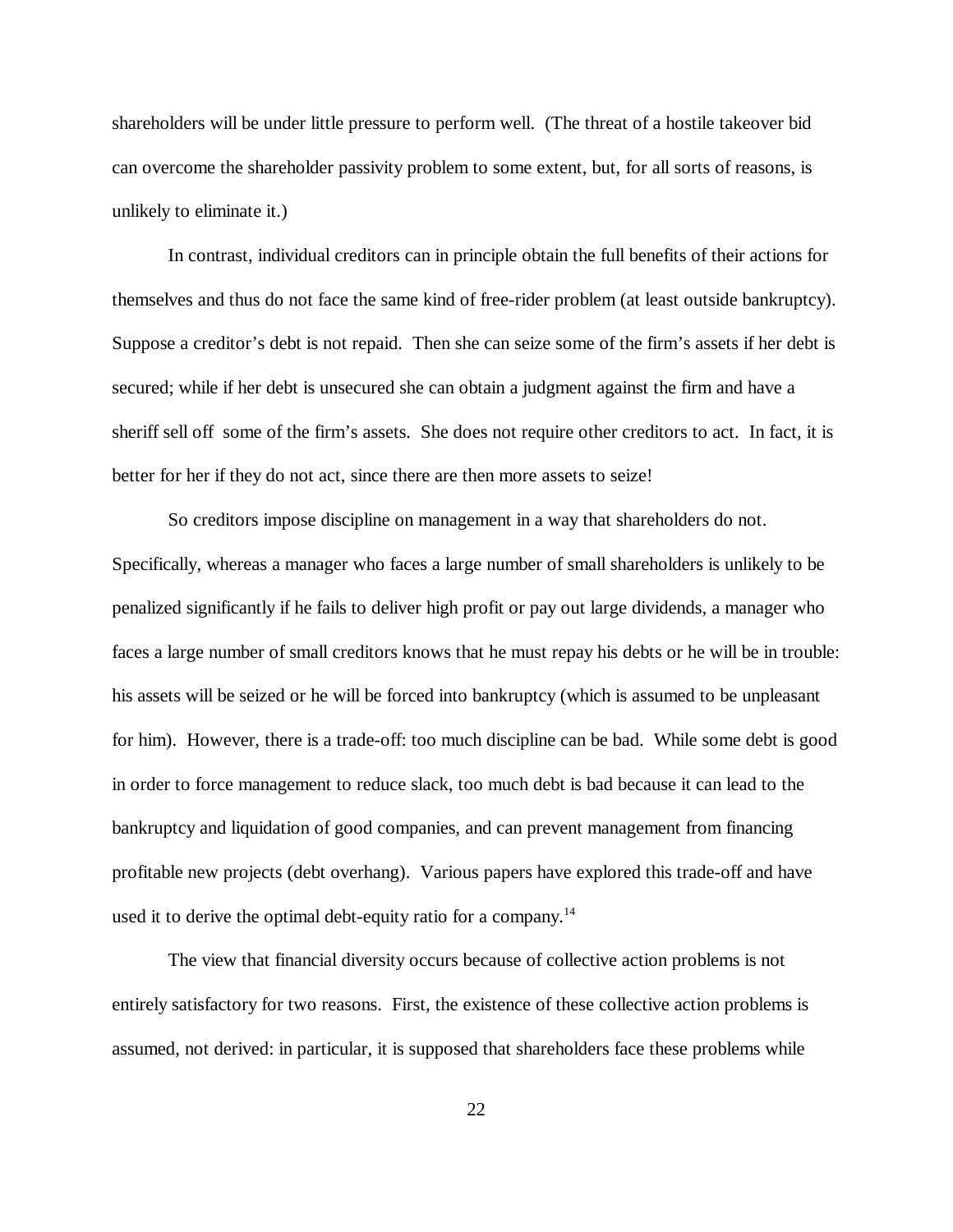creditors don't. However, things don't have to be this way. One could imagine a company that sets itself up so that each shareholder has the right to liquidate a fraction of the company's assets unilaterally–in fact we see just such an arrangement with open-end mutual funds. Equally, one could imagine that creditors are required to act by a majority vote to seize assets or push a firm into bankruptcy. If most companies choose not to operate this way, we need to explain this; we shouldn't just take it as given.

Second, most collective action models of the trade-off between debt and equity assume that shareholders are completely passive. However, this view is hard to square with the fact that companies routinely pay out cash to shareholders in the form of dividends and share repurchases. If managers face no pressure from shareholders, one would expect them to retain all their earnings: wouldn't they always be able to find something better to do with a dollar than to pay it out to shareholders?

There is a third problem with most collective action models of debt in the literature that is also worth mentioning. In these models it is typically the case that debt matters only if a firm is close to bankruptcy. The reason is that, if not, then the firm can pay off its current debts by borrowing against future income, i.e., current debt levels do not constrain management. However, the idea that debt matters only if a firm is in extreme financial distress does not seem very plausible.

In recent years, Berglof and von Thadden (1994) and Dewatripont and Tirole (1994) have explored an alternative approach to diversity that proceeds more from first principles. The basic idea behind these papers is that diversity is good not because of the existence of collective action problems, but rather because diversity changes incentives. In particular, suppose that a company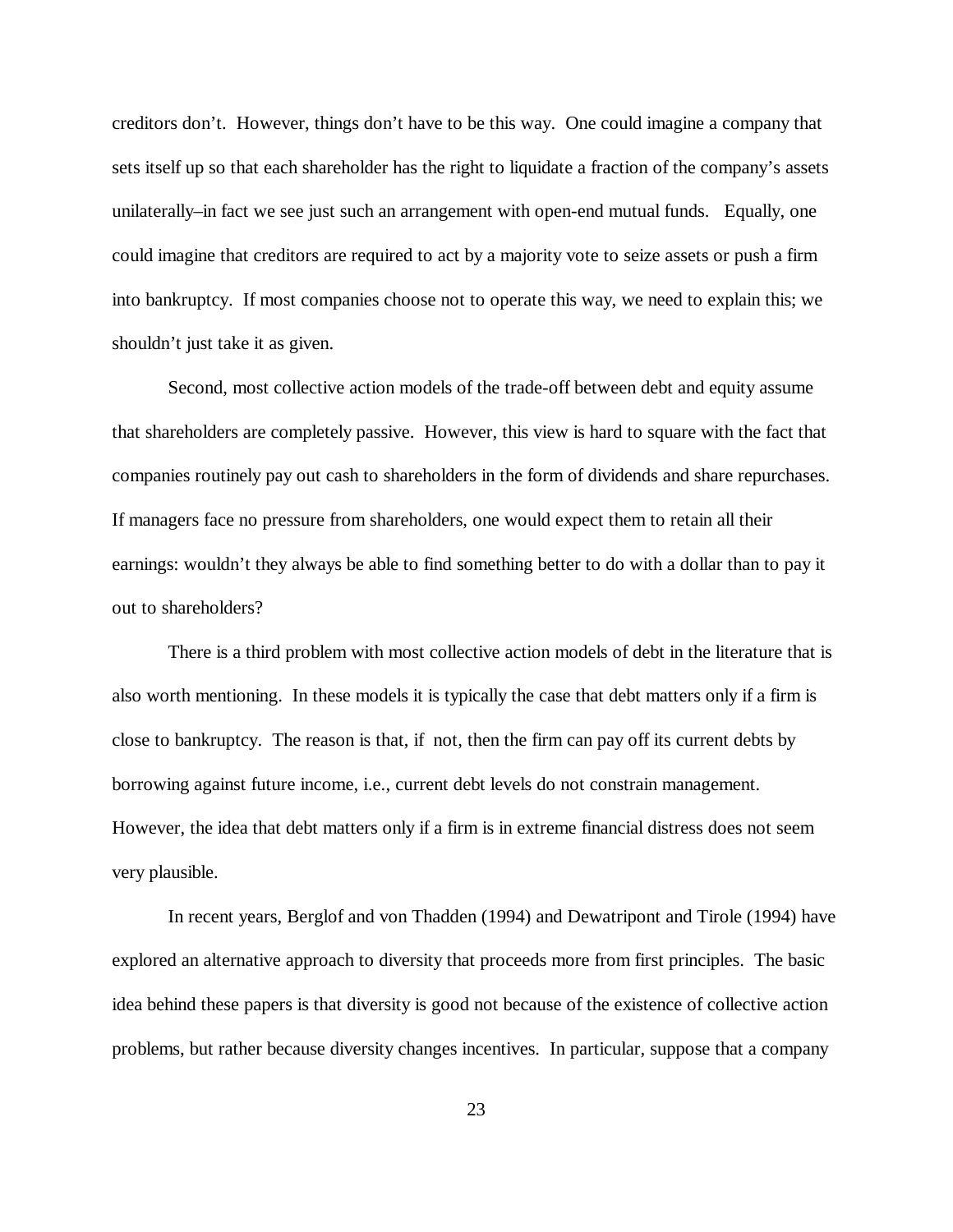has a single investor (or group of homogeneous investors)–say, a shareholder with 100% control rights. This shareholder has the right and the ability to intervene at any time; but assume, in contrast to what has gone before, that intervention is costly. Then this investor may choose not to act because the costs of intervention exceed the benefits. In contrast, if the company has several investors with heterogeneous claims, it is likely that for at least one investor the benefits of intervention exceed the costs. If this investor also has the ability to intervene, management will be under greater pressure. The conclusion is that heterogeneous claimants can put more pressure on management than homogeneous claimants when intervention is costly.

It will be useful to present a very simple model–in the form of a numerical example–that illustrates this approach. The model is based on (preliminary) joint work with John Moore and draws on the ideas of Zwiebel (1996), as well as those of Berglof and von Thadden (1994) and Dewatripont and Tirole (1994).

Let me begin with a verbal description of the model. Consider a firm that is expected to earn profits in the future. The manager or board of directors of the firm will have to decide how much of the profit to pay out to investors. It is plausible that the manager has his own (selfish) reasons for not paying out as much profit as the shareholders would like, e.g., he might want to engage in empire-building activities or protect against a possibly future calamity by buttressing the firm's financial position. (The model below focuses on protection against future calamities rather than empire-building.)<sup>15</sup>

Suppose initially that the firm has no debt, i.e., all investors are shareholders. Assume also that these shareholders have control rights, do not face collective action problems, and so could intervene to force the manager to disgorge some of the "free cash flow." However, intervention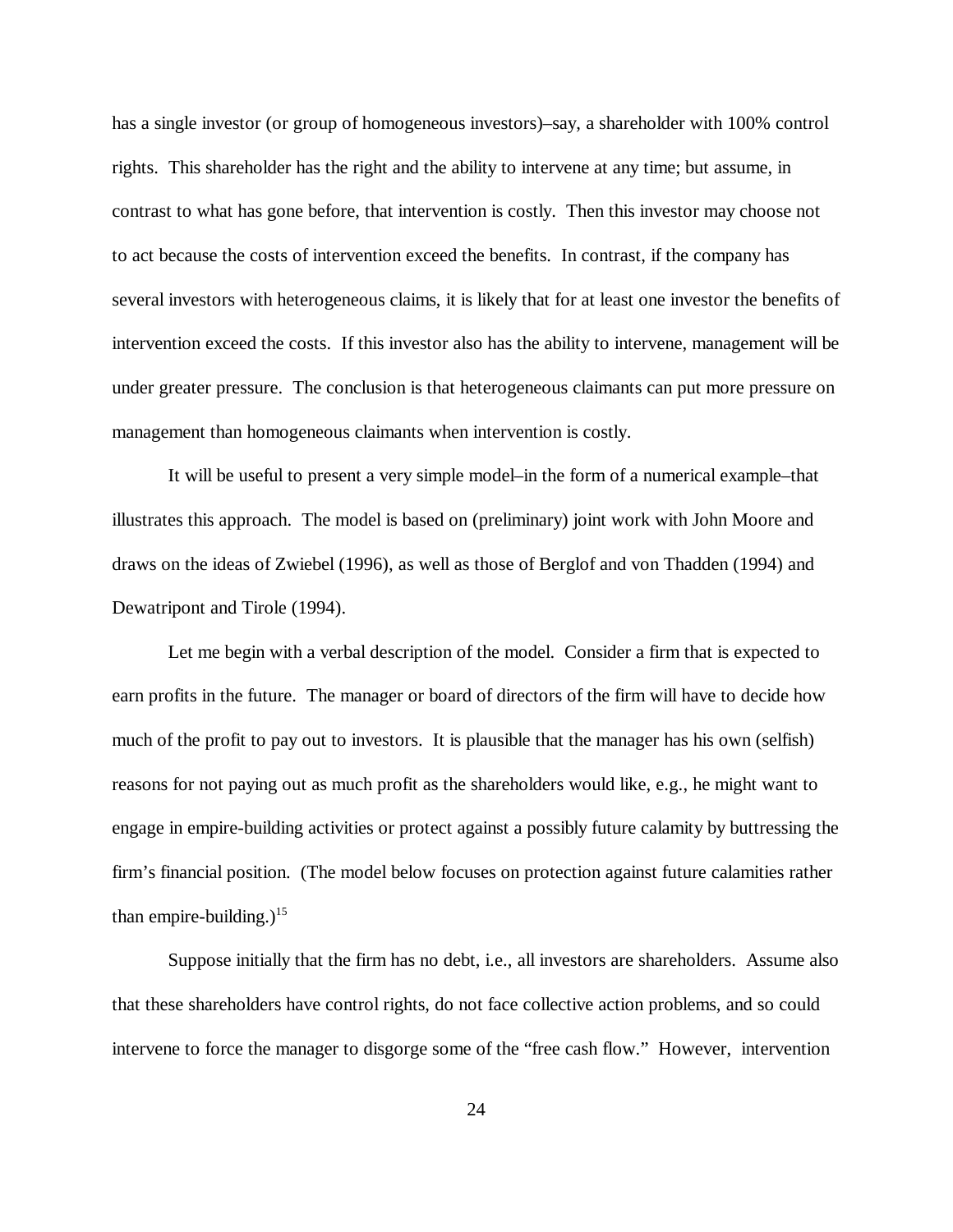is costly, e.g., it requires the expenditure of time or resources. Then the manager will pay out just enough cash–d, say–to stop the shareholders from intervening, i.e., such that the intervention cost equals the inefficiency generated by reinvesting profits rather than paying them out.

Now assume instead that the firm owes some money to short-term creditors that exceeds d–call the amount p. Suppose that creditors do not have any powers that shareholders do not, i.e., their cost of intervention is just the same. The manager could announce that he will pay the creditors less than what he owes them–say d. However, creditors are unlikely to accept this–they will choose to intervene. Why? The reason is that, if they agree to accept d rather than p, then the residual amount p-d will at best be postponed and possibly even canceled (this is the nature of a debt claim). In either case, if we allow for discounting and uncertainty, creditors won't get much of it. In contrast, if they intervene now, they may be able to get all of their p back (assuming that the firm's cash flow plus asset value exceeds p). To this end, they will even be prepared to destroy value, e.g., liquidate productive assets or cut-off funds for good investment projects. The point is that creditors do not care about the firm's future profitability given that the beneficiaries of future profitability are shareholders rather than them.

To put it very simply, shareholders are soft because they are the residual income claimants while creditors are tough because they are not.

 Now to the details of the model (or example). The model is a slightly more complicated version of the Aghion-Bolton model of Section II, with the one important difference being that intervention is costly. There are four dates. At date 0 the firm is set up at cost C. This amount must be raised from outside investors since the manager has no funds of his own. At date 1 earnings of  $y_1$  are realized. The firm's manager (or board of directors) then has a choice about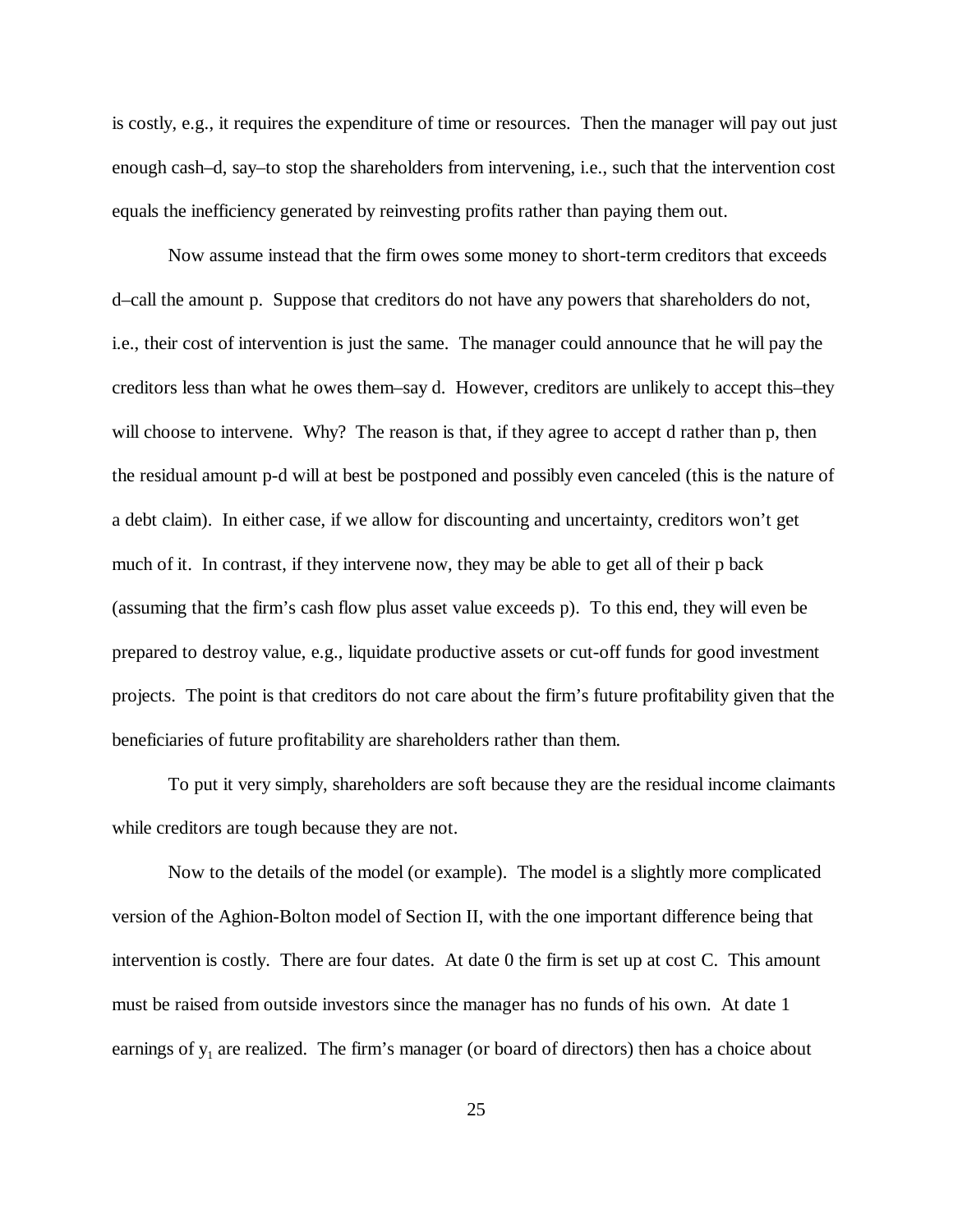how much of  $y_1$  to pay out and how much to retain (retentions are placed in the firm's bank account, which pays the going rate of interest). At this stage a controlling outside investor can intervene to undo the manager's pay-out decision–but this costs F. We suppose that the manager's motive for retaining funds is that the firm will be hit by a liquidity shock at date 2. What this means is that, because of some calamity (environmental, legal . . .), the firm will have to come up with  $\&$  k to survive. Here k is a random variable with a known distribution as of date 0; ~ k ~ the realization of k becomes known at date 2. Finally, if it survives the liquidity shock, the firm earns  $y_2$  at date 3.

For simplicity, we will assume C = 56,  $y_1 = 50$ , k is uniformly distributed on [0,200],  $y_2 =$ 90, and the intervention cost  $F = 18$ . Also, investors are risk neutral, and the market interest rate is zero.

~

The time-line is illustrated in Figure 1.

 $t=0$  1 2 3 7\_\_\_\_\_\_\_\_\_\_\_\_\_\_\_\_\_\_\_\_\_7\_\_\_\_\_\_\_\_\_\_\_\_\_\_\_\_\_\_\_\_7\_\_\_\_\_\_\_\_\_\_\_\_\_\_\_\_\_\_\_\_\_7 Company set up Earnings  $y_1 = 50$  Liquidity Earnings  $y_2 = 90$ at cost  $56$  shock k (if firm survives) ~ k uniform ~ on [0,200]

Figure 1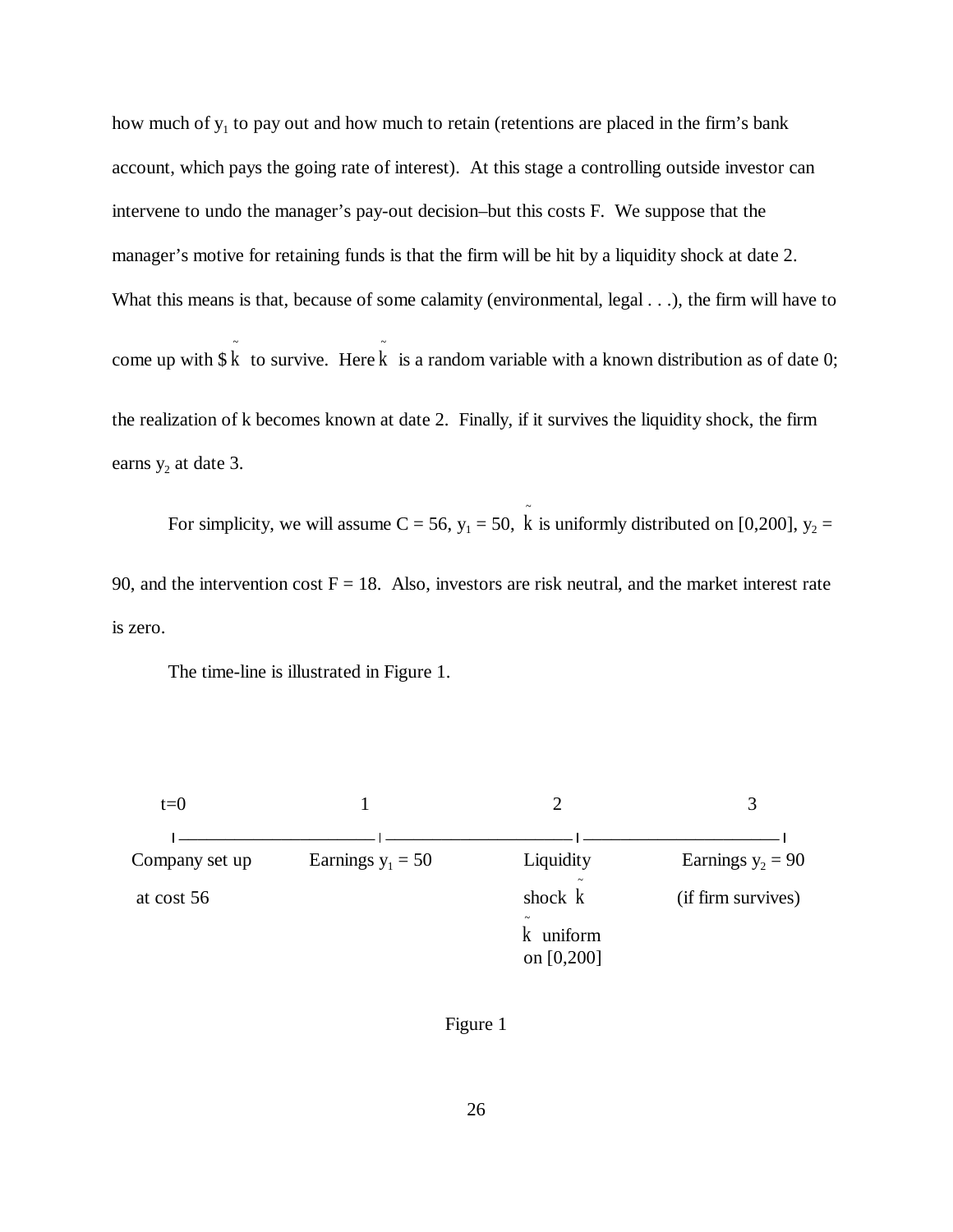To simplify matters, we suppose that the manager's only interest is to maximize his chances of surviving to date 3, i.e., of overcoming the liquidity shock. (In others words, he gets a fixed private benefit from running the firm between dates 2 and 3 and he maximizes the expected value of this benefit; he's uninterested in cash.) Given that the manager is uninterested in cash, it will never be efficient for him to hold any income claims, i.e., all equity (in the sense of residual income rights) will be held by outside investors.

Denote by  $e_1$  the amount the manager pays out to investors at date 1 and by  $i = y_1 - e_1$  the amount he retains. It's useful to start with two polar cases.

### Investor Optimum

From the point of view of investors (who hold all the income claims), the firm should survive at date 2 if and only if  $k < 90$ . The reason is that this is the rule that maximizes present value at date 2: the firm is worth saving only if it costs less to save than it is worth (90).

Moving backwards in time, we see that this outcome can be achieved as long as the firm pays out all its earnings at date 1. The point is that, at date 2, the manager can borrow up to 90 against date 3 earnings; and this will ensure that he can survive liquidity shock k if and only if  $k <$ 90.

In other words, from the point of view of investors, it is best to leave no slack in the firm at date 2. Under these conditions, the firm's (present) value at date 0 is given by

$$
V_{\text{IO}} = 50 + 1/200 \int_{0}^{90} (90 - k) dk
$$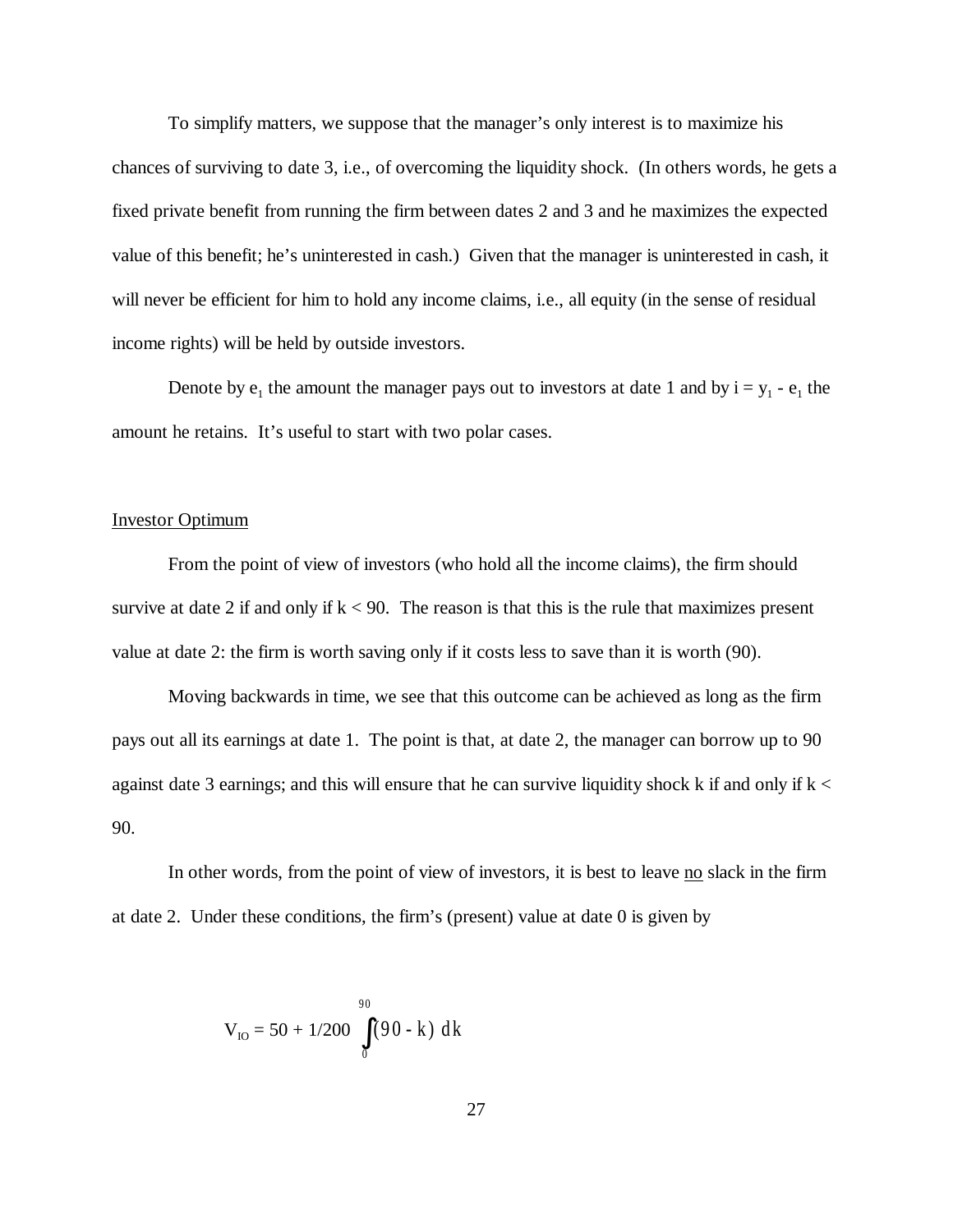(IO stands for investor optimum.) The first term represents the date 1 earnings that are paid out, while the second term represents the expected going concern value from date 1 onwards: note that the firm borrows k at date 2 whenever  $k < 90$ , and pays 90 - k out as a dividend to investors at date 3.

Observe that  $V_{10} > 56$ , so that, if the manager can commit to the investor optimum, the firm will be set up at date 0 (there is enough value to compensate the investors).

### Manager Optimum

 $= 70.25.$ 

Once the firm has been set up, the manager has a quite different goal from that of the investors: he wants the firm to survive to date 3. This means that he wants to retain as much earnings at date 1 as possible. Suppose he retains i. Then he can add this to the 90 he can borrow against date 3 earnings and survive any liquidity shock k such that  $k < i + 90$ . Obviously the manager wants i to be as big as possible, i.e.,  $i = 50$ . That is, if the manager is unconstrained (e.g., he has full control), he'll never pay out anything at date 1.

Given a zero pay-out, the firm will survive if and only if  $k < 140$  and the firm's (present) value at date 0 will be

$$
V_{MO} = 1/200 \int_{0}^{140} (140 - k) dk
$$

$$
=49.16
$$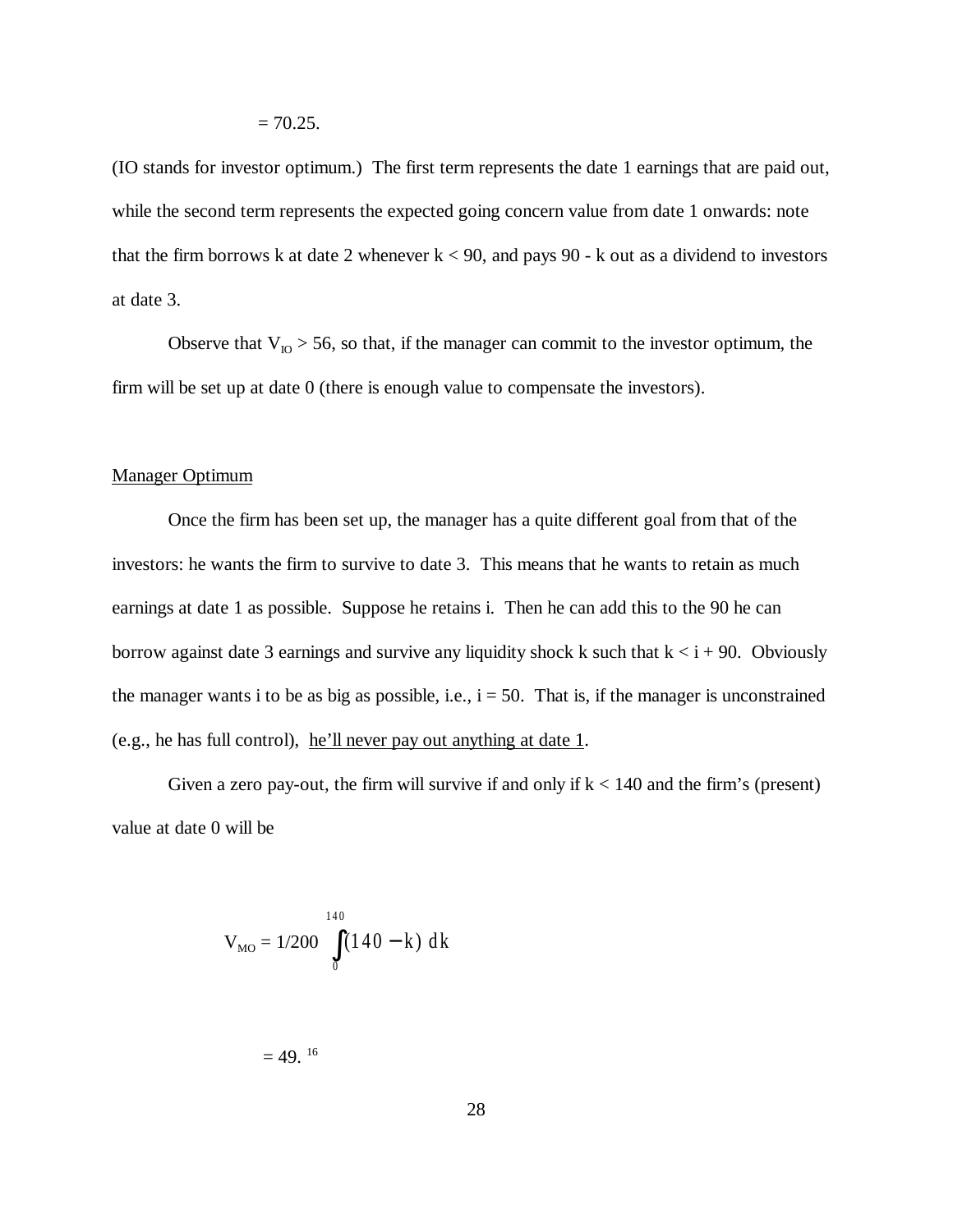(MO stands for manager optimum.)

Note that  $V_{M0}$  < 56, i.e., the manager optimum is not feasible: if the manager has total control of the firm and investors (rationally) expect the manager to retain all the date 1 earnings, they will not finance the firm in the first place.

## Shareholder Control

Obviously the manager wants to find a way to persuade investors to finance the firm. In order to do this, he must cede some control to outside investors. One possibility is to allocate all the control rights to a single shareholder (or a group of homogeneous shareholders), so that this shareholder can intervene at date 1. In fact, in the Aghion-Bolton model of Section II, this was the way to put maximum pressure on the insider (the entrepreneur) and to maximize the return to outsiders. However, in that model we ignored any costs of intervening.

In the present context, there is an intervention cost of 18. Suppose there is a single shareholder with all the control rights. At date 1, the manager pays out an amount  $e_1$ . At that stage, the shareholder decides whether to intervene. Intervention means that she can choose to pay out more funds if she likes (obviously she'll choose to pay out everything), but she has to incur the intervention cost 18.

The manager will pay out just enough to make the shareholder indifferent between intervention and not. It is easy to see that the equilibrium value of  $e_1$  is 10, i.e.,  $i = 40$ . Given this the firm will be saved at date 2 if and only if  $k < 130$  and its (present) value at date 0 will be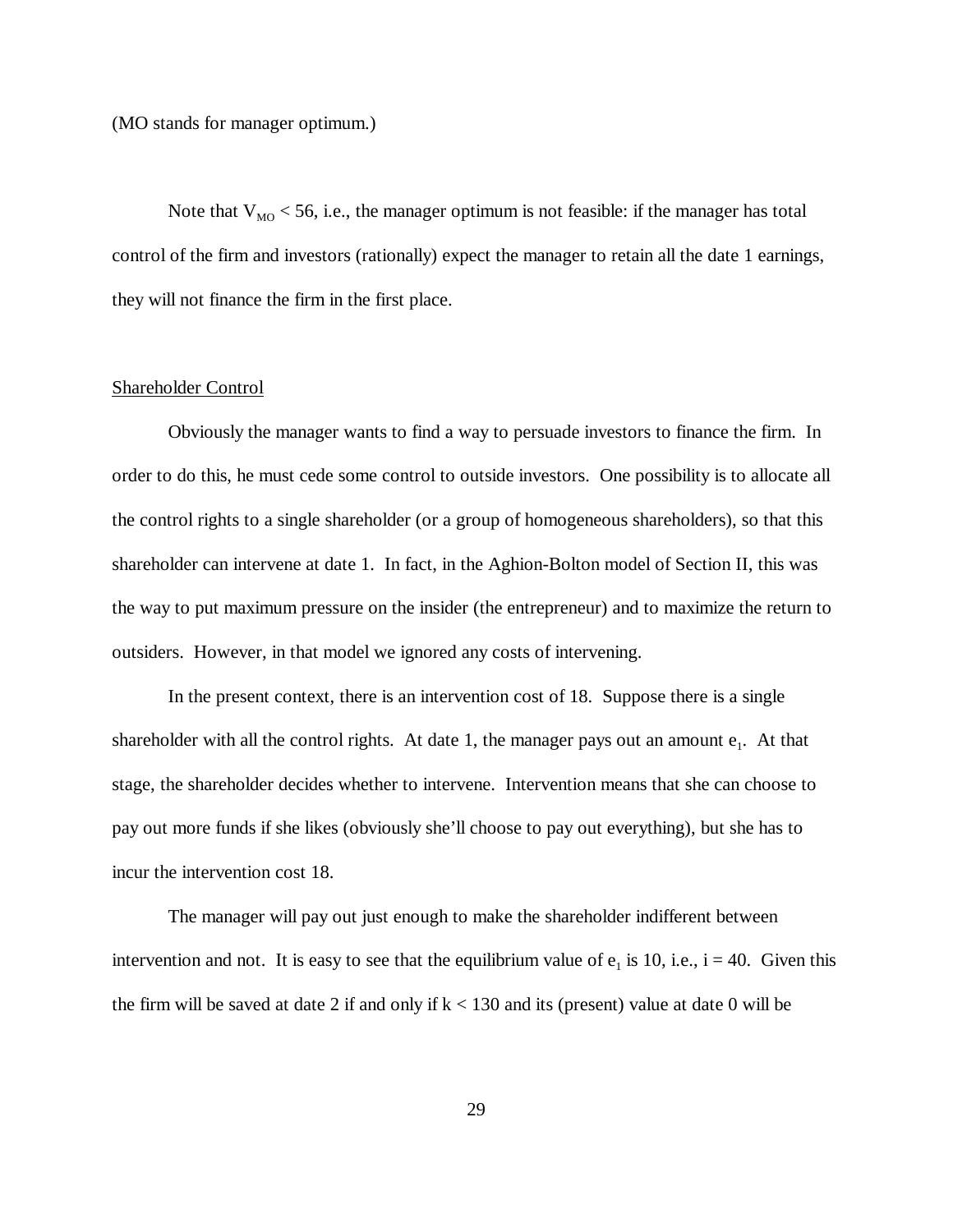$$
V_s = 10 + 1/200 \int_0^{130} (130 - k) dk = 52 \cdot 25.
$$

Note that  $V_{I0}$  -  $V_s$  = 18, which is the intervention cost. In other words, it is indeed the case that, with  $e_1 = 10$ , the shareholder is just indifferent between intervening and not.

Unfortunately,  $V_s < 56$ . In other words, total shareholder control is not enough to get the firm financed at date 0!

### Shareholder and Creditor Control

There is a way to get the project financed: it is to include a short-term creditor as well as a controlling shareholder.

Suppose there is a creditor who is owed 20 at date 1. If the creditor is not fully paid, she can choose to intervene at a cost of 18 (just like the shareholder). Assume that, if the creditor intervenes, she can seize retained earnings and pay herself the remaining amount she is owed and be reimbursed for her intervention costs, i.e., if she is owed x, she can seize  $x + 18$ .

Finally, suppose that, if the creditor decides not to intervene, her remaining debts are canceled, i.e., she is entitled to nothing further at date 3.

Some of these assumptions are strong, but for our purposes this does not really matter. The debt claim can always be structured with the above features and we are simply trying to show that there is a way to get the firm financed at date 0.

The timing is now as follows. First, the manager makes a payment to the creditor–call the amount p. Second, the creditor decides whether or not to intervene. Third, the manager makes a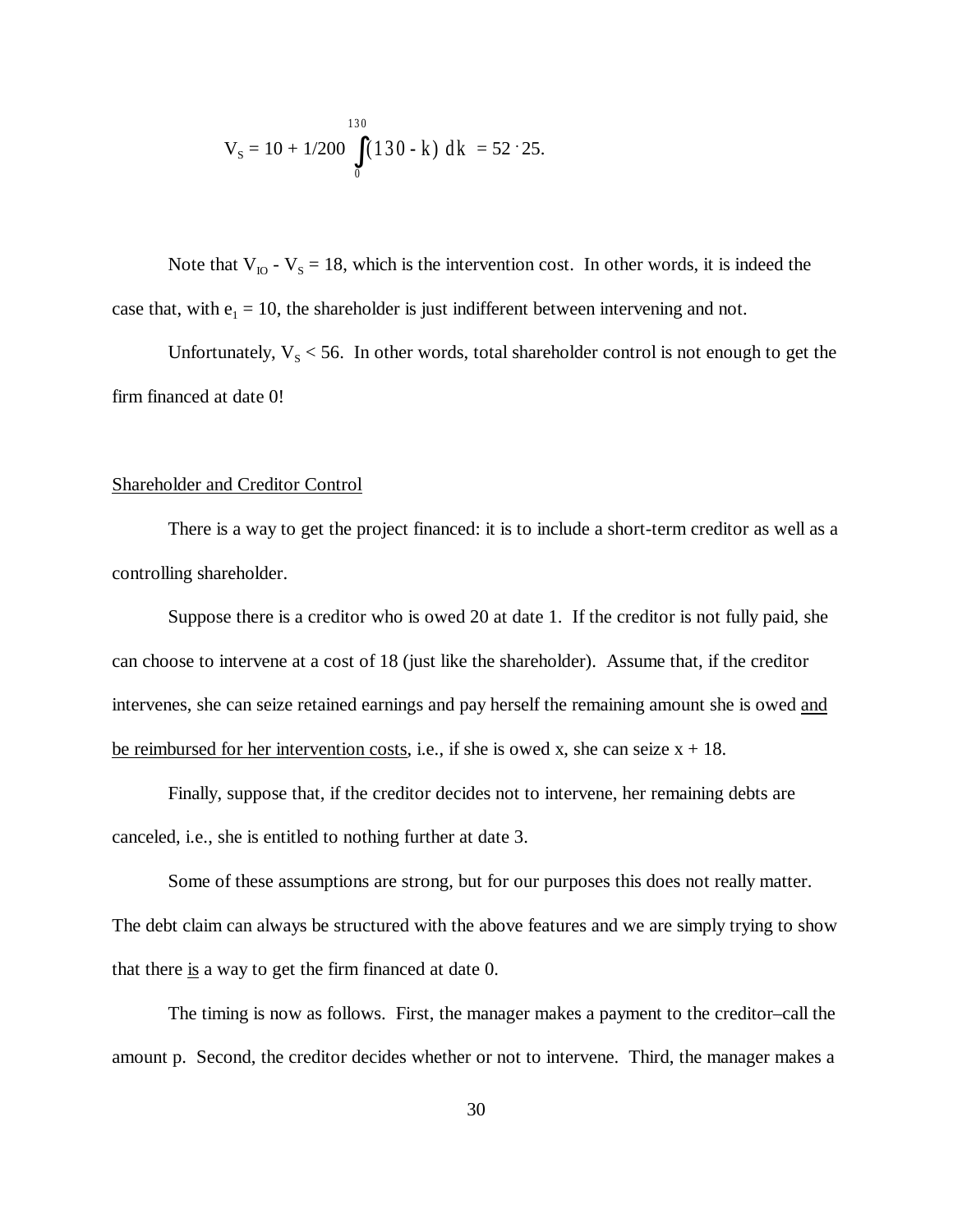payment to the shareholder–call the amount d. Fourth, the shareholder decides whether to intervene.

I claim that the equilibrium is for the manager to pay 20 to the creditor and nothing to the shareholder and for neither party to intervene. The reason is the following. If the manager pays p  $<$  20 to the creditor, the creditor will choose to intervene since she is entitled to collect 20 - p + 18 (what she is owed plus her reimbursement for intervention) and the firm has 50 - p in retained earnings. Since the manager loses 38 in funds altogether if the creditor intervenes, it is better for the manager to pay the creditor the 20 she is owed.

Given that 20 is paid out to the creditor, and 30 is retained, there is no need to pay the shareholder anything. The reason is that the firm is now saved if and only if  $k < 120$  and so is worth

$$
1/200 \int_{0}^{120} (120 - k) dk = 36
$$

at date 1. If the shareholder intervenes, she can increase the firm's value to

$$
30 + 1/200 \int_{0}^{90} (90 - k) dk = 50.25
$$

by seizing the remaining 30 in retained earnings. But the gain from intervention equals 14 **.** 25, which is less than the intervention cost 18, i.e., shareholder intervention will not occur.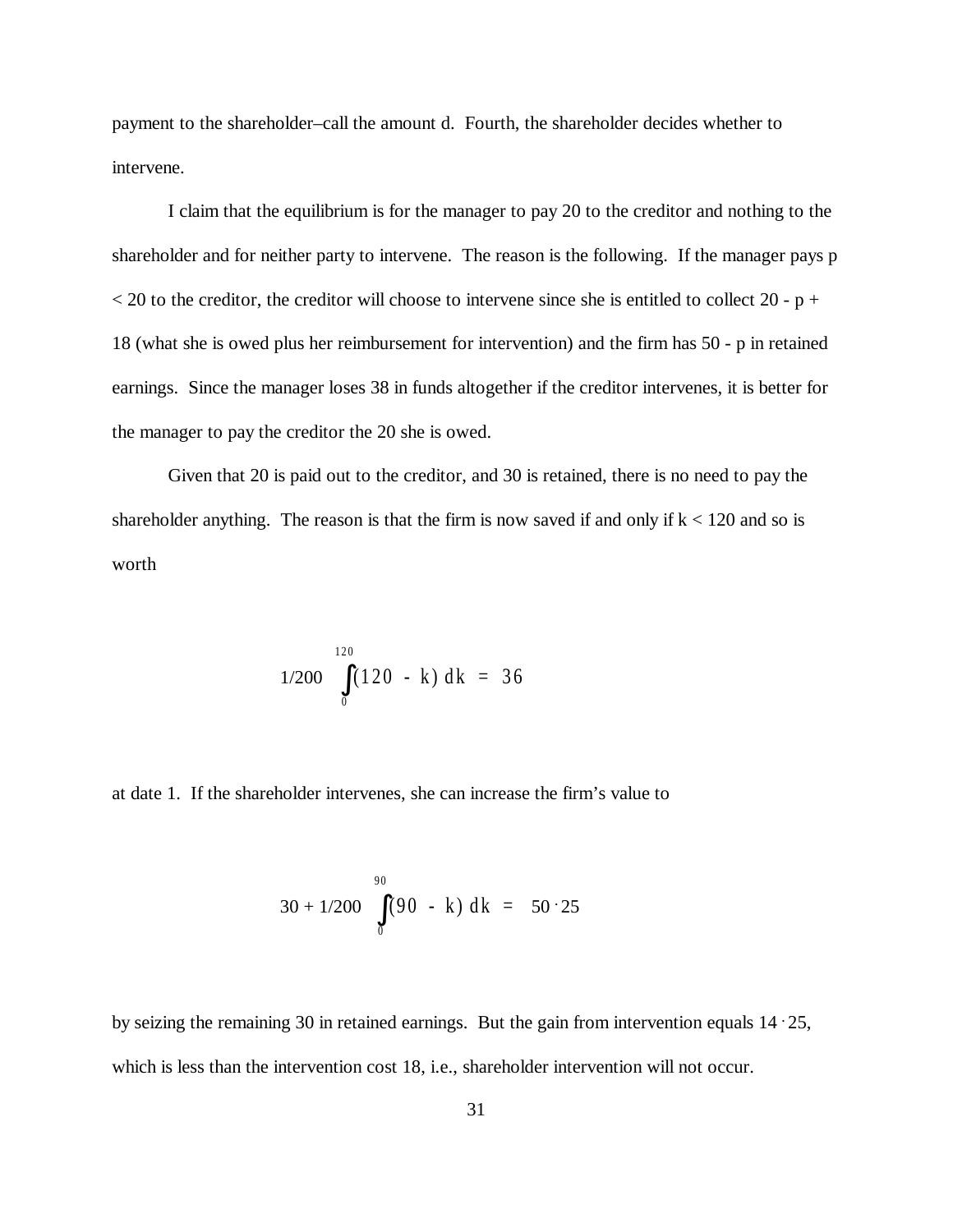So, under short-term debt and equity, the firm will be worth

$$
V_{\rm SC} = 20 + 1/200 \int_{0}^{120} (120 - k) dk = 56
$$

at date 0, where the first-term represents debt repayment and the second term represents the value of date 3 dividends. Since  $V_s$  equals the date 0 investment cost C, it follows that the firm can now be financed!

Some comments on the model are in order. First, it is worth rehearsing the intuition for the benefits of diversity. A single shareholder with full control rights is not tough enough on management. The reason is that intervention is costly and, although intervening permits the seizure of retained earnings that would otherwise be used for unproductive purposes (from the point of view of the shareholder), the gross rate of return on these earnings is positive (in low k states they will be paid out as a dividend at date 3). So the gains from seizing the retained earnings are not that high. In contrast, a short-term creditor has a very different objective function: any funds left in the firm accrue to the shareholder, not to her (i.e., their gross rate of return is zero), and so her incentive to intervene is much greater.

Note that it is the combination of cash flow rights and control rights that is vital here: it is important both that the creditor has a claim that is capped above (which makes her in effect impatient), and that she has the right to intervene in default states.

A second comment concerns renegotiation. One argument that can be leveled against the beneficial role we have found for short-term debt and equity is that we have ignored the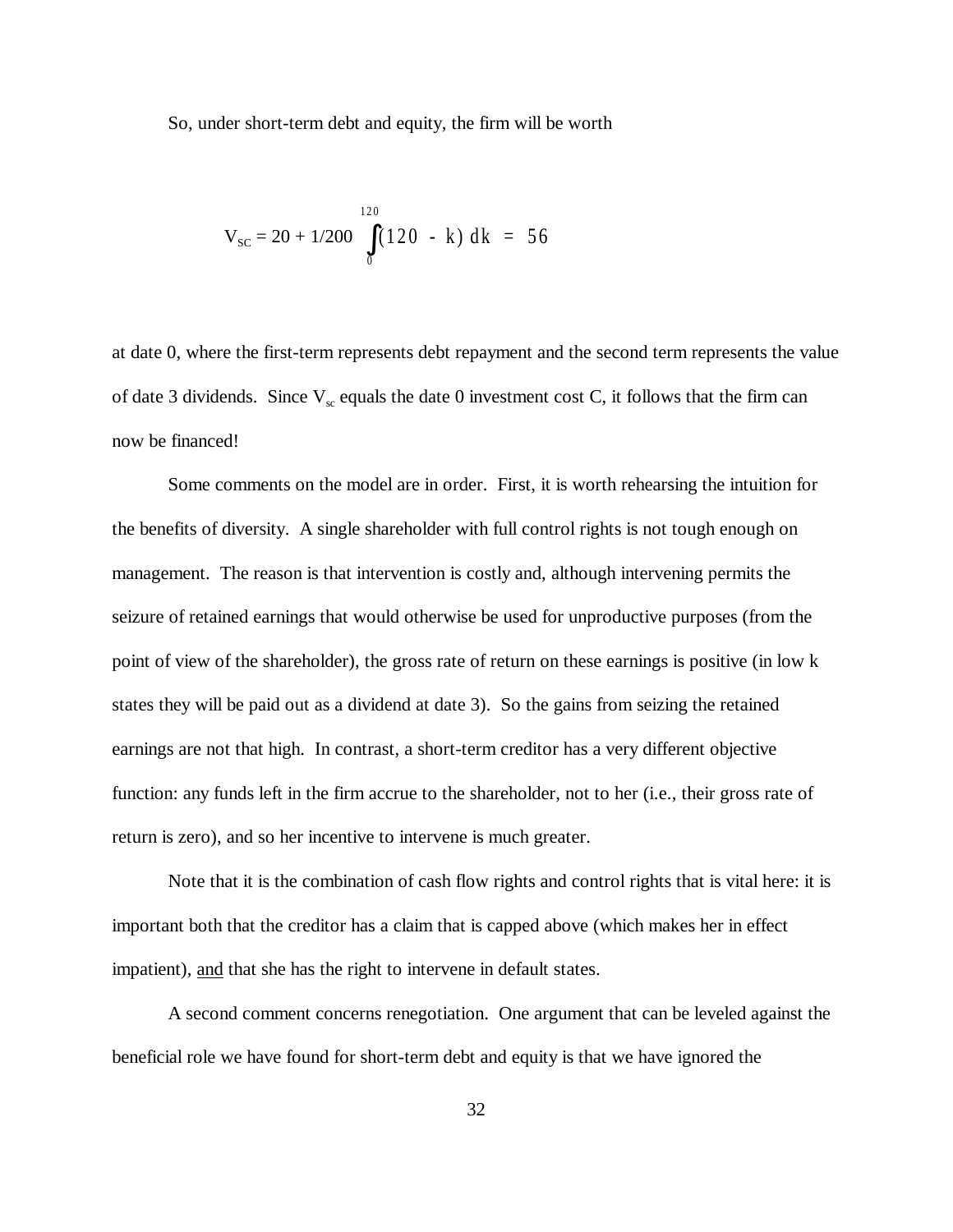possibility of renegotiation between the shareholder and the creditor. Suppose the manager does not repay the creditor the full 20 she is owed,; e.g., instead the manager pays only 10. It is easy to see that it is not in the collective interest of the shareholder and the creditor for the creditor to intervene since the slack in the system (given by  $V_{10} - V_s$ ) is only 18, the cost of intervention. In fact, if the creditor intervenes, she is entitled to seize 28 and will gain 10 in net terms, while the shareholder's return will be reduced from

$$
1/200 \int_{0}^{130} (130 - k) dk \quad \text{to } 1/200 \int_{0}^{102} (102 - k) dk,
$$

i.e., by 16.24. (The shareholder and creditor's incremental payoffs sum to less than zero because the creditor seizes only 28 rather than the 50 she would seize if the shareholder and creditor could coordinate.)

Since the shareholder's loss from intervention exceeds the creditor's gain, one might expect the shareholder to bribe the creditor not to intervene, i.e., pay off her remaining debt. (One way to do this is through a debt-equity swap.) Of course, anticipating this, the manager has no incentive to pay the creditors the full 20 in the first place and the disciplinary role of debt evaporates.

Although this argument has some force, it is far from decisive. What is really involved is a matter of timing. It is true that, if the shareholder has a chance to bribe the creditor after the manager has decided how much to pay the creditor, then this reduces the manager's incentive to pay the creditor. However, it is just as plausible that the shareholder must decide whether to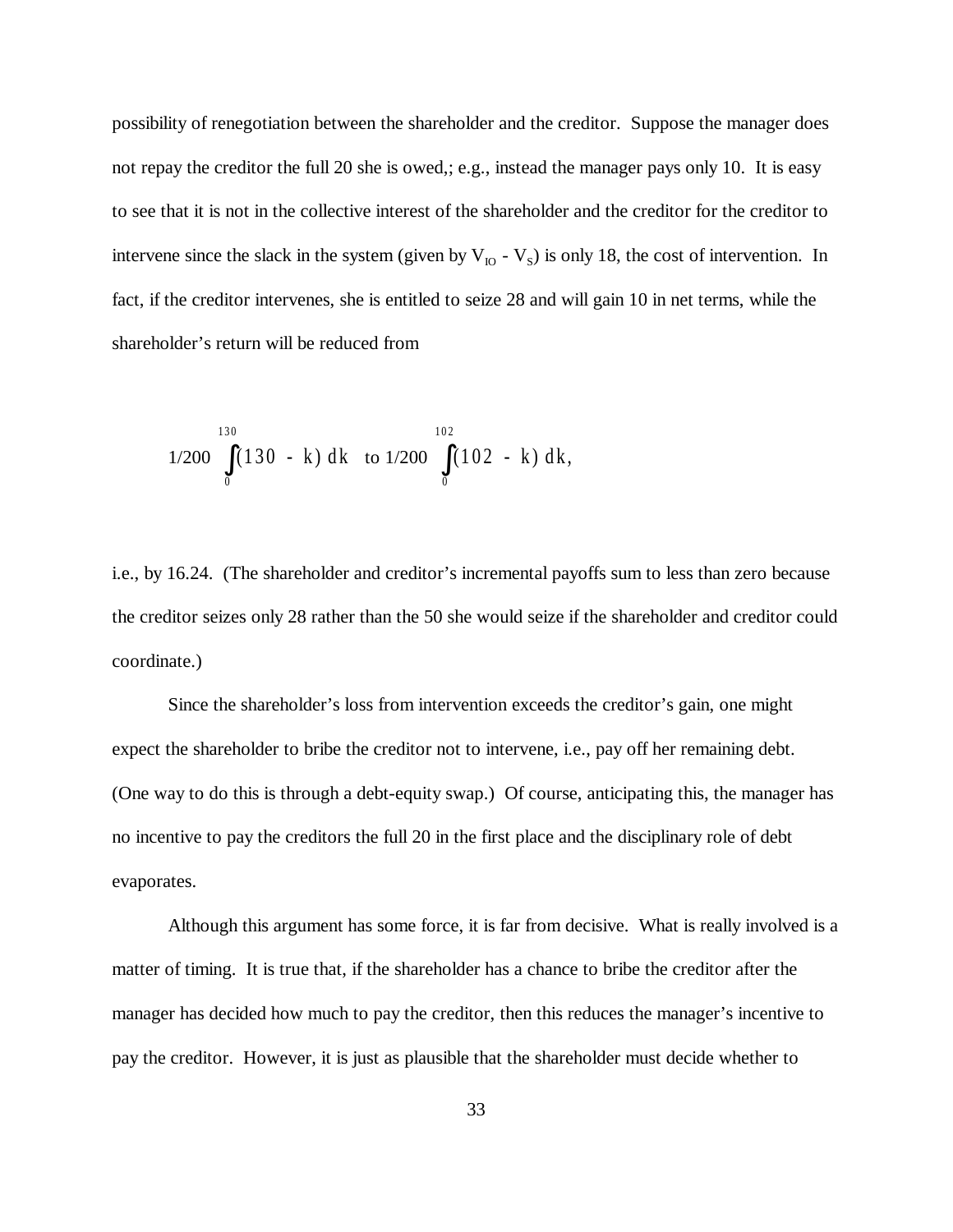bribe the creditor before the manager makes his decision (i.e., the shareholder's move in the game comes first). In this case the shareholder won't bribe the creditor, knowing that, if she does not, the manager will prefer to pay the creditor the full 20 rather than face intervention.

In other words, under the timing where the shareholder moves first, the model is intact. (Note that there is no inefficiency on the equilibrium path: any funds the manager pays out to the creditor reduce slack and so the shareholder is happy to see these funds being paid out.)

Third, one might ask whether the manager could avoid the reduction in slack at date 1 by borrowing against future earnings. It is indeed possible for the manager to borrow against future earnings–since the firm is not close to bankruptcy–but this only makes matters worse for him. To raise 20 at date 1 the manager must promise  $d > 20$  at date 3 since the firm is not certain to survive the date 2 liquidity shock. But this means that at date 2 the condition for the firm to survive becomes  $140 - d > k$ , since the manager arrives at date 2 having already mortgaged d. As a result the manager is less likely to survive than if he doesn't borrow, where the condition for survival is  $120 > k$ .

What the manager really wants to do is to issue new equity rather than borrow. If the manager issues new equity of value 20, he can pay his date 1 debt without incurring any future obligations: the condition for date 2 survival becomes  $k < 140$  (given that he has 50 in retained earnings). In fact, the manager can go further. Even if there is no short-term debt, he could issue huge amounts of new equity at date 1–to the point where the value of initial equity is zero–and use the proceeds to provide a large financial cushion at date 2.

Of course, arbitrarily large issues of new equity are not in the interest of the initial shareholder and so it makes sense for the initial contract between the manager and investors to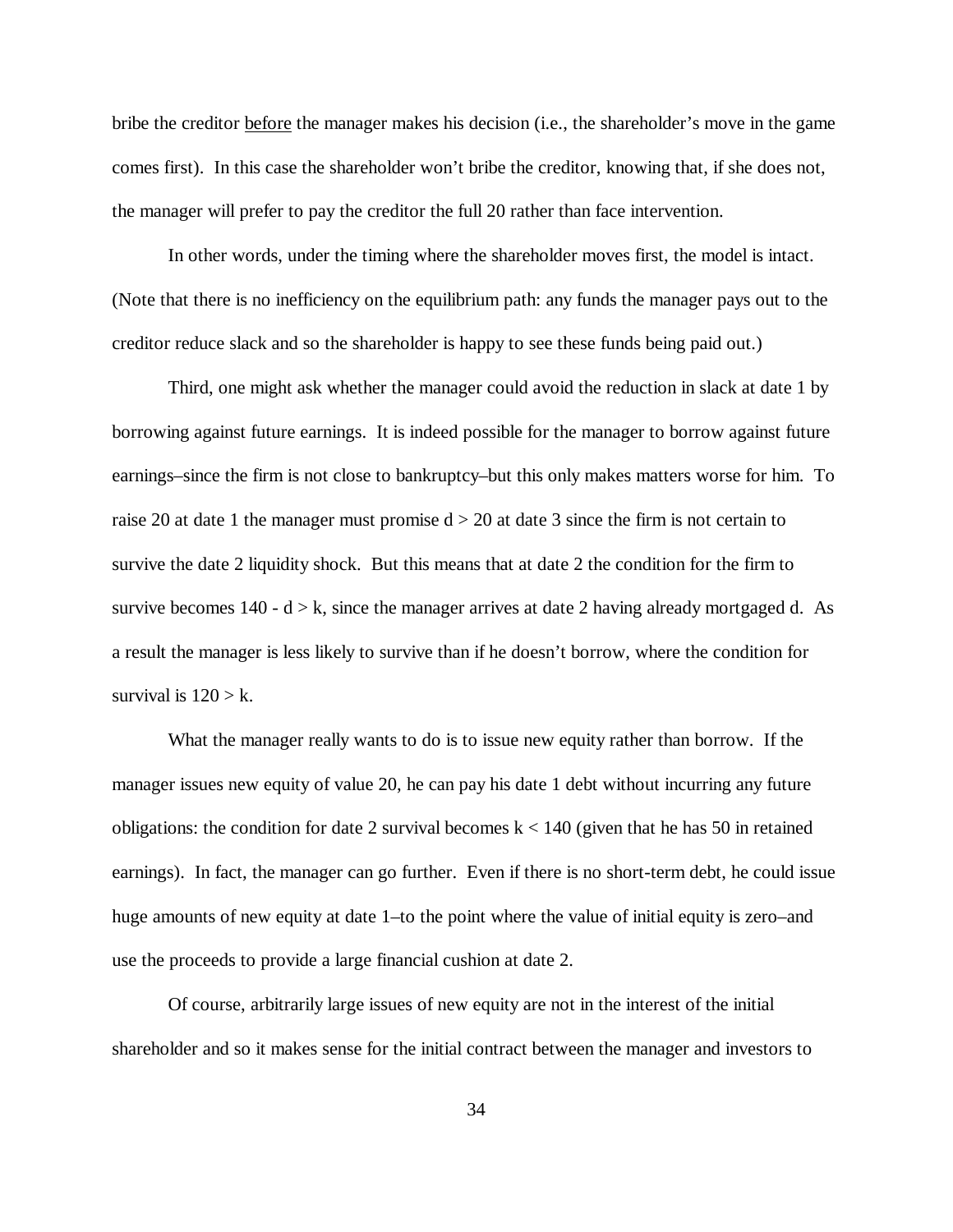limit these. We have implicitly supposed that  $\underline{no}$  new equity issues are allowed at date 1 (without shareholder permission), but a similar logic will work if a limited number of new shares can be issued, particularly if the time horizon extends to greater than four dates: the manager then faces a trade-off between issuing shares today to create more slack and issuing them in the future when another liquidity shock may hit the firm. Note that a limit on new equity is quite realistic–in practice, companies are usually authorized to issue a certain number of new shares, but once this limit has been reached, the company must get permission from existing shareholders to issue more.

A fourth comment concerns the costs and benefits of debt. In the model the benefit of debt is that it is a way for the manager to commit to pay out free cash flow, which enables the manager to get the firm financed; while the cost of debt is that the manager has less slack to guard against liquidity shocks, which reduces his private benefit. However, in extensions of the model there would be other costs of debt. For example, if the debt level at date 1 exceeded 50, then the manager would have to pay this by borrowing against date 3 earnings. However, this introduces debt overhang at date 2: if d is owed at date 3, the condition for the firm to survive the liquidity shock becomes  $90 - d > k$ , which means that the firm may fail to survive even when survival generates value for investors (survival generates value for investors whenever  $90 > k$ ).<sup>17</sup> If the debt level becomes even higher, the manager may be forced to liquidate part of the firm at date 1, i.e., sell off some key assets, which may again be inefficient.

Finally, if the debt level becomes huge, the firm may declare bankruptcy, and–depending on the bankruptcy procedure–the firm may be turned over to the creditor. However, this creates a problem: the creditor will become the residual income claimant and will act "soft" instead of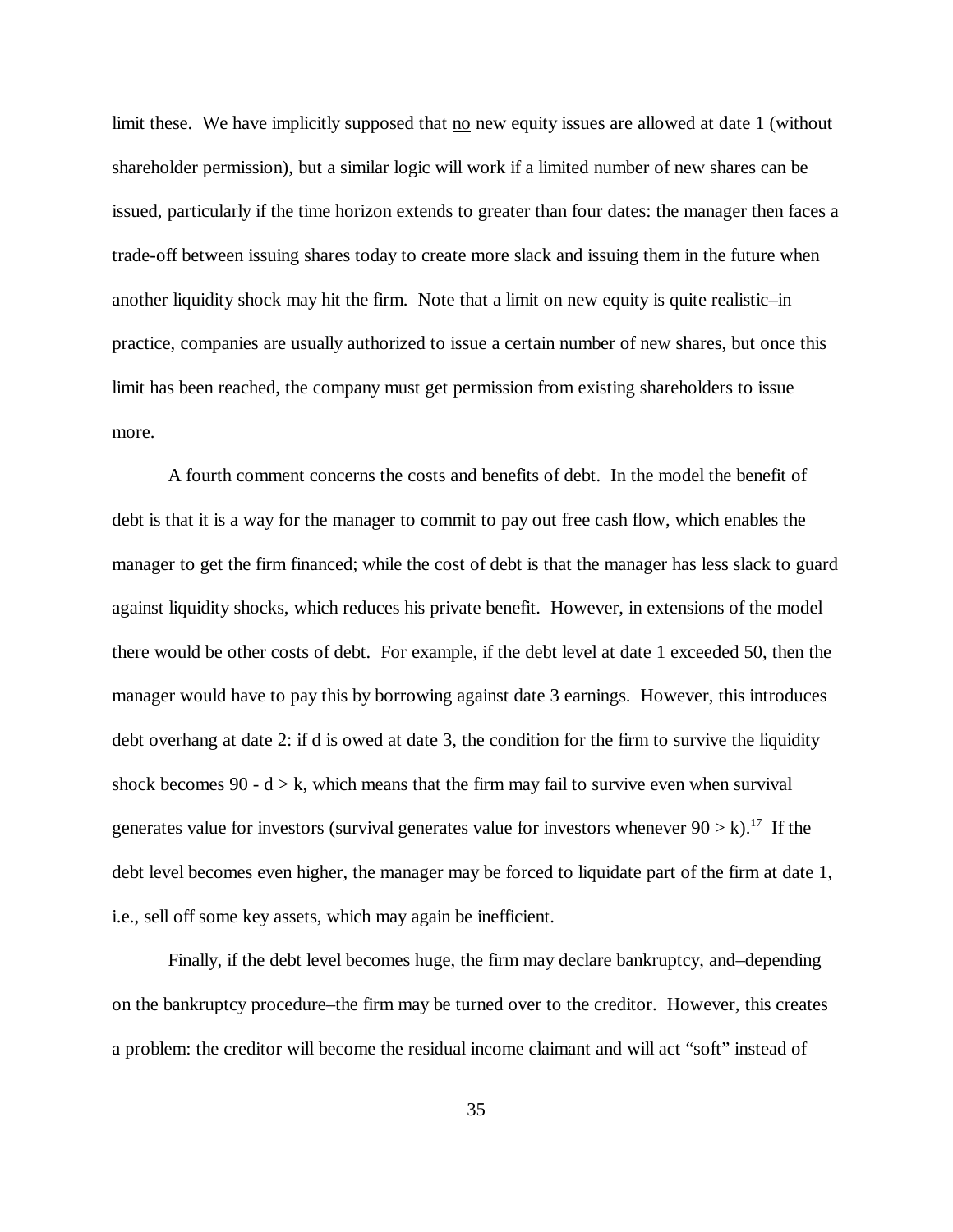"tough." So another cost of debt is that, if it becomes too large, the disciplinary role of debt–depending as it does on the existence of multiple claimants with conflicting interests–is lost.

This last observation has two interesting implications. First, it shows that in this model moderate debt levels matter. If the debt level is very small, it does not affect what the manager pays out at date 1 (this is true if  $p < 10$ ); on the other hand, if the debt level is very large, the disciplinary role of debt is lost. As noted earlier, this conclusion contrasts with that of most collective action models of debt in the literature, where debt matters only when a firm is close to bankruptcy. Second, for debt to have a role it is essential that the firm cannot declare bankruptcy too easily. Specifically, a "no-fault" procedure that allows any firm to declare bankruptcy and carry out an automatic debt-equity swap will be counter-productive since the manager can avoid the disciplinary role of debt. This may provide some justification for the idea that a firm that wants to declare bankruptcy should have to convince a disinterested party, a judge, say, that it cannot pay its debts.

As a last comment, we should note that the above model is consistent with the payment of dividends (or repurchase of shares–we have not distinguished between the two)–something which, as we have pointed out, many models of the debt-equity trade-off are not.<sup>18</sup> This is clearly true if the amount owed at date 1, p, is less than 10, since we saw that the manager will have to pay the shareholder 10 - p to stop her from intervening. At the optimum  $p = 10$  and the dividend is zero. However, if we allow for uncertainty in  $y_1$ , debt repayments and dividends can both occur at an optimum. Suppose  $y_1$  can be high or low. There is a class of cases such that when  $y_1$  is low p is paid to the creditor and there is no dividend and when  $y_1$  is high p is paid to the creditor and on top of this a dividend is paid to the shareholder.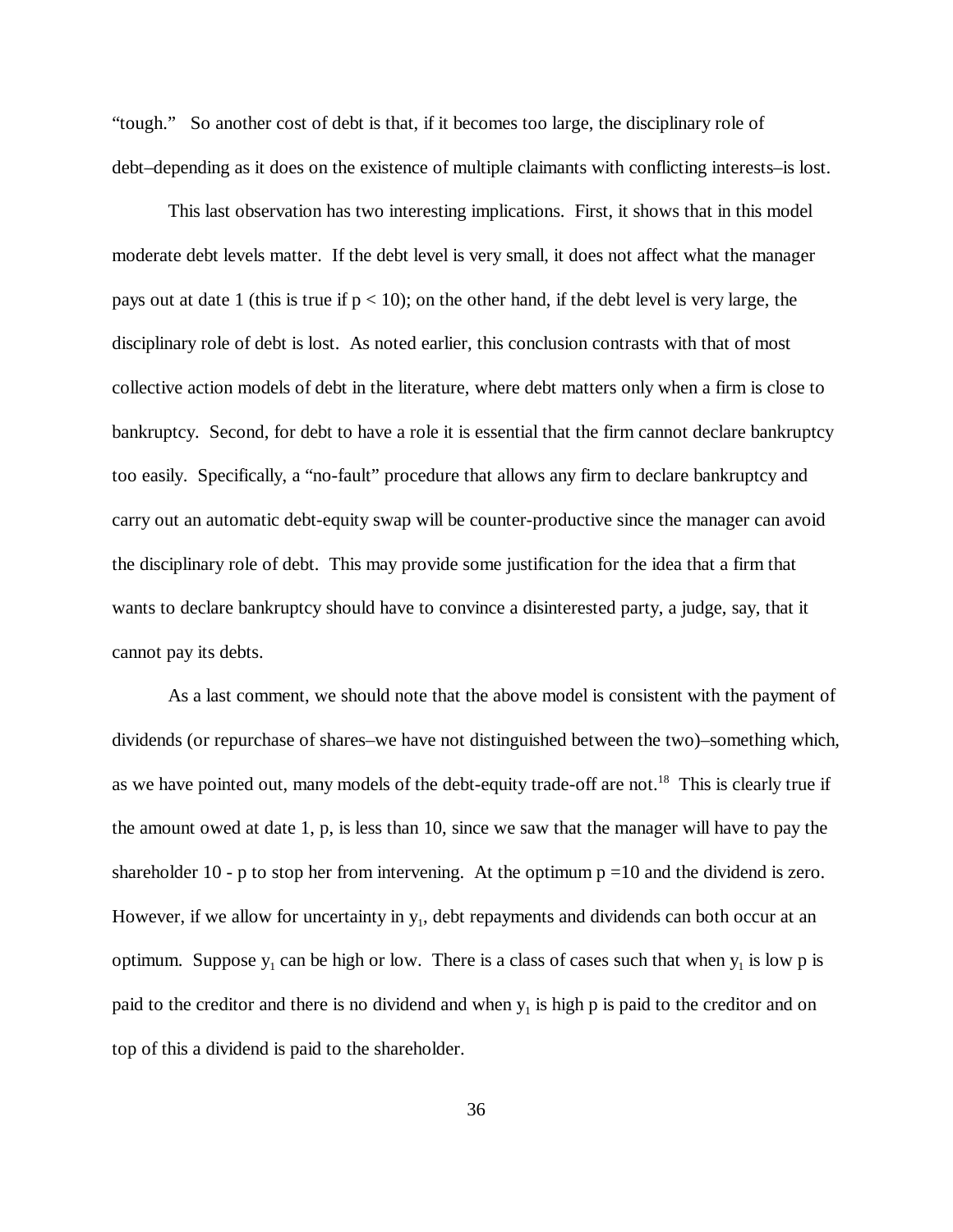Whether this theory of dividends is adequate to explain the data is another matter. The theory suggests that the payment of dividends should be quite irregular and the amounts far from constant. There is, of course, a large empirical literature that finds the opposite: dividends are regular and smooth. However, the recent evidence suggests that things are changing. Also, the idea that dividends are the result of pressure from shareholders receives support from a recent cross-country comparison by La Porta et al. (2000).

## IV. Conclusions

Let me conclude briefly. I have discussed how economists' views of firms' financial structure decisions have evolved from treating firms' profitability as given, to acknowledging that managerial actions affect profitability, to recognizing that firm value depends on the allocation of decision or control rights. I have tried to show that the decision or control rights approach is useful, even though it is at an early stage of development, and that this approach has some empirical content: it can throw light on the structure of venture capital contracts and the reasons for the diversity of claims.

I have been quite selective in the topics I have covered. For instance, I have not discussed research on why companies in most countries other than the U.S., U.K., and Japan often have controlling shareholders and exhibit deviations from one share-one vote. There has been some very interesting recent empirical and theoretical work on this topic,<sup>19</sup> but a discussion of this will have to wait for another paper.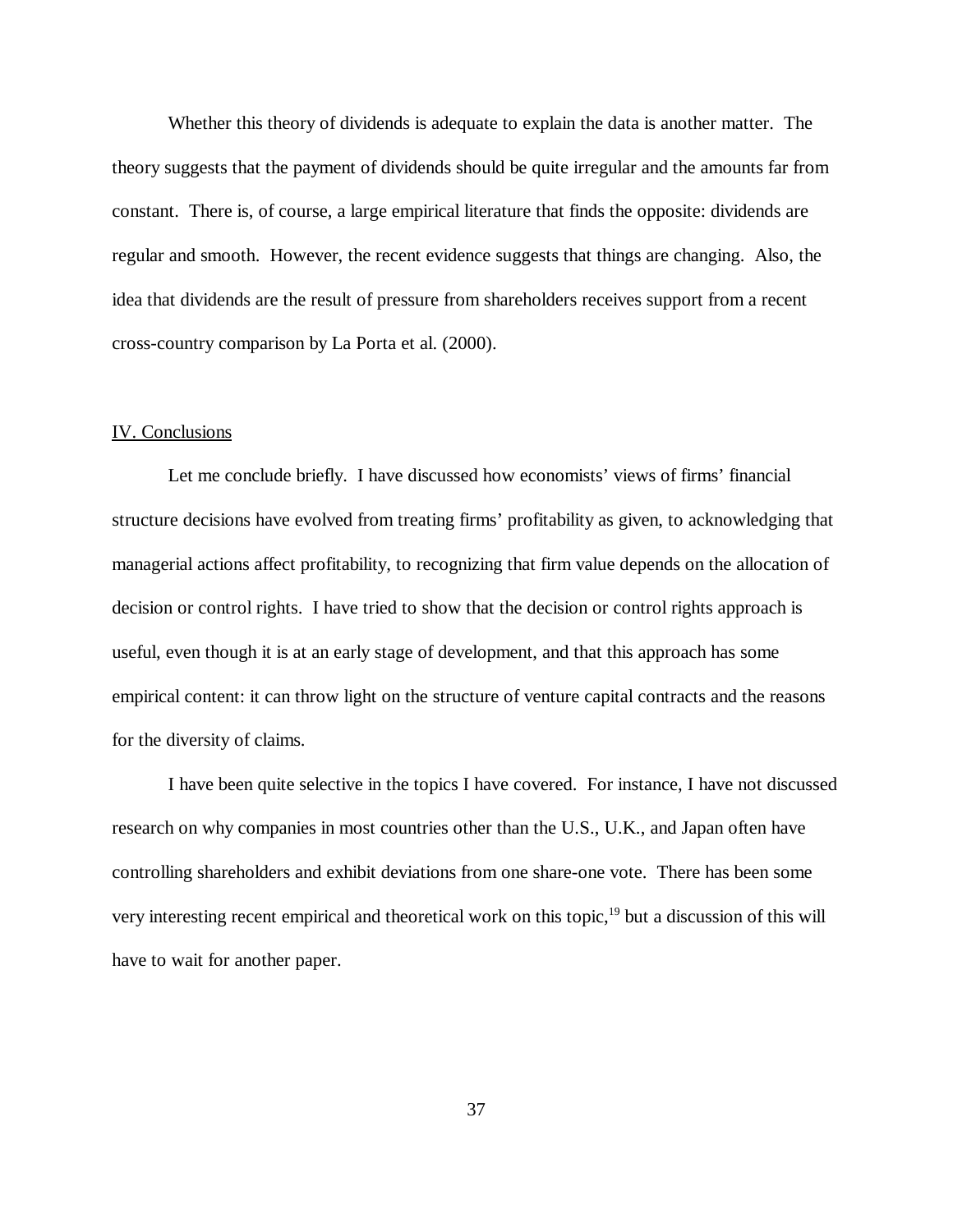### References

- Aghion, P., and P. Bolton (1992), "An 'Incomplete Contracts' Approach to Financial Contracting," Review of Economic Studies, 59, 473-494.
- Allen, F., and D. Gale (2000), Comparing Financial Systems, MIT Press.
- Bebchuk, L. (1999), "A Rent-Protection Theory of Corporate Ownership and Control," National Bureau of Economic Research Working Paper 7203.
- Berglof, E., and E. L. von Thadden (1994), "Short-Term versus Long-Term Interests: Capital Structure with Multiple Investors," Quarterly Journal of Economics, 109, 1055-1084.

Berra, Y. no date, "Famous Yogi Berra Quotes," [On-line: (http://www.yogiberraclassic.org/quotes.htm)].

- Bolton, P., and D. Scharfstein (1990), "A Theory of Predation Based on Agency Problems in Financial Contracting," American Economic Review, 80, 94-106.
- Dewatripont, M., and J. Tirole (1994), "A Theory of Debt and Equity: Diversity of Securities and Manager-Shareholder Congruence," Quarterly Journal of Economics, 109, 1027-1054.
- Diamond, D. W., "Debt Maturity Structure and Liquidity Risk," Quarterly Journal of Economics, 106, 709-737.
- Dybvig, P. H., and J. F. Zender (1991), "Capital Structure and Dividend Irrelevance with Asymmetric Information," Review of Financial Studies, 4, 201-219.
- Gompers, P. A. (1997), Ownership and Control in Entrepreneurial Firms: An Examination of Convertible Securities in Venture Capital Investments," mimeo, Harvard Graduate School of Business.
- Grossman, S., and O. Hart (1982), "Corporate Financial Structure and Managerial Incentives" in J. J. McCall (ed.), The Economics of Information and Uncertainty, Chicago: University of Chicago Press, 107-140.
- Grossman, S., and O. Hart (1986), "The Costs and Benefits of Ownership: A Theory of Vertical and Lateral Integration," Journal of Political Economy, 94: 691-719.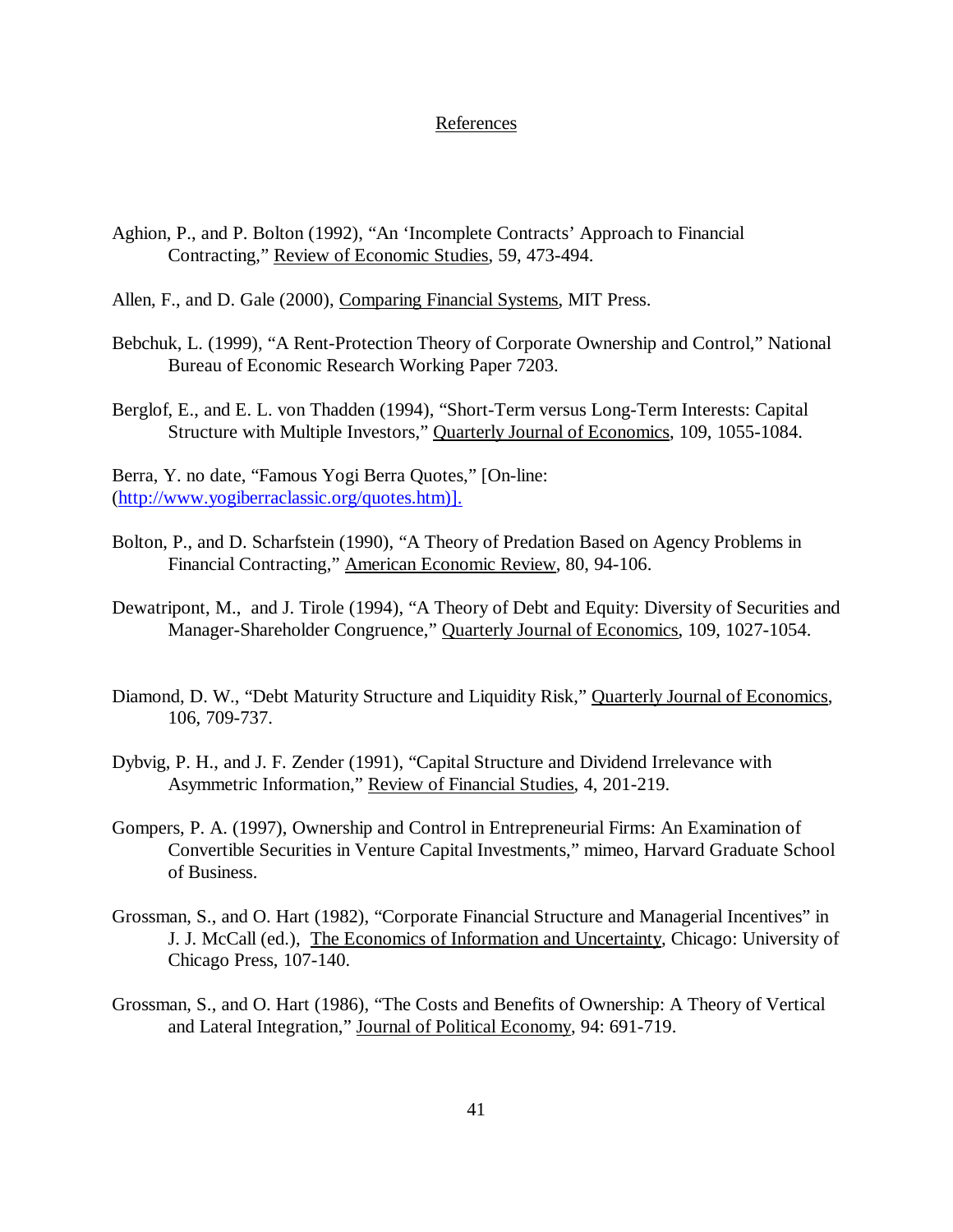- Harris, M., and A. Raviv (1991), "The Theory of Capital Structure," Journal of Finance, 46, 299- 355.
- Hart, O. (1995), Firms, Contracts, and Financial Structure, Oxford University Press.
- Hart, O., and J. Moore (1990), "Property Rights and the Nature of the Firm," Journal of Political Economy, 98, 1119-1158.

Hart, O., and J. Moore (1994), A Theory of Debt Based on the Inalienability of Human Capital," Quarterly Journal of Economics, 109, 841-879.

- Hart, O., and J. Moore (1995), "Debt and Seniority: An Analysis of the Role of Hard Claims in Constraining Management," American Economic Review, 85, 567-585.
- Hart, O., and J. Moore (1998), "Default and Renegotiation: A Dynamic Model of Debt," Quarterly Journal of Economics, 113, 1-41.
- Jensen, M. (1986), "Agency Costs of Free Cash Flow, Corporate Finance and Takeovers," American Economic Review, 76, 323-329.
- Jensen, M., and W. Meckling (1976), "Theory of the Firm: Managerial Behavior, Agency Costs, and Ownership Structure," Journal of Financial Economics, 3, 305-360.
- Kaplan, S. N., and P. Stromberg (2000), "Financial Contracting Theory Meets the Real World: An Empirical Analysis of Venture Capital Contracts," National Bureau of Economic Research Working Paper 7660.
- La Porta, R. F. Lopez-de-Silanes, A. Shleifer, and R. Vishny (1998), "Law and Finance," Journal of Political Economy, 6, 1113-1155.
- La Porta, R., F. Lopez-de-Silanes, A. Shleifer, and R. Vishny (2000), "Agency Problems and Dividend Policies around the World," Journal of Finance, 55, 1-33.
- Miller, M. (1977), "Debt and Taxes," Journal of Finance, 32, 261-275.
- Modigliani, F., and M. H. Miller (1958), "The Cost of Capital, Corporation Finance and the Theory of Investment, " American Economic Review, 48, 261-297.
- Myers, S. (1977), "Determinants of Corporate Borrowing," Journal of Financial Economics, 5, 147-175.
- Myers, S., and N. Majluf (1984), "Corporate Financing and Investment Decisions when Firms Have Information that Investors Do Not Have," Journal of Financial Economics, 13, 187-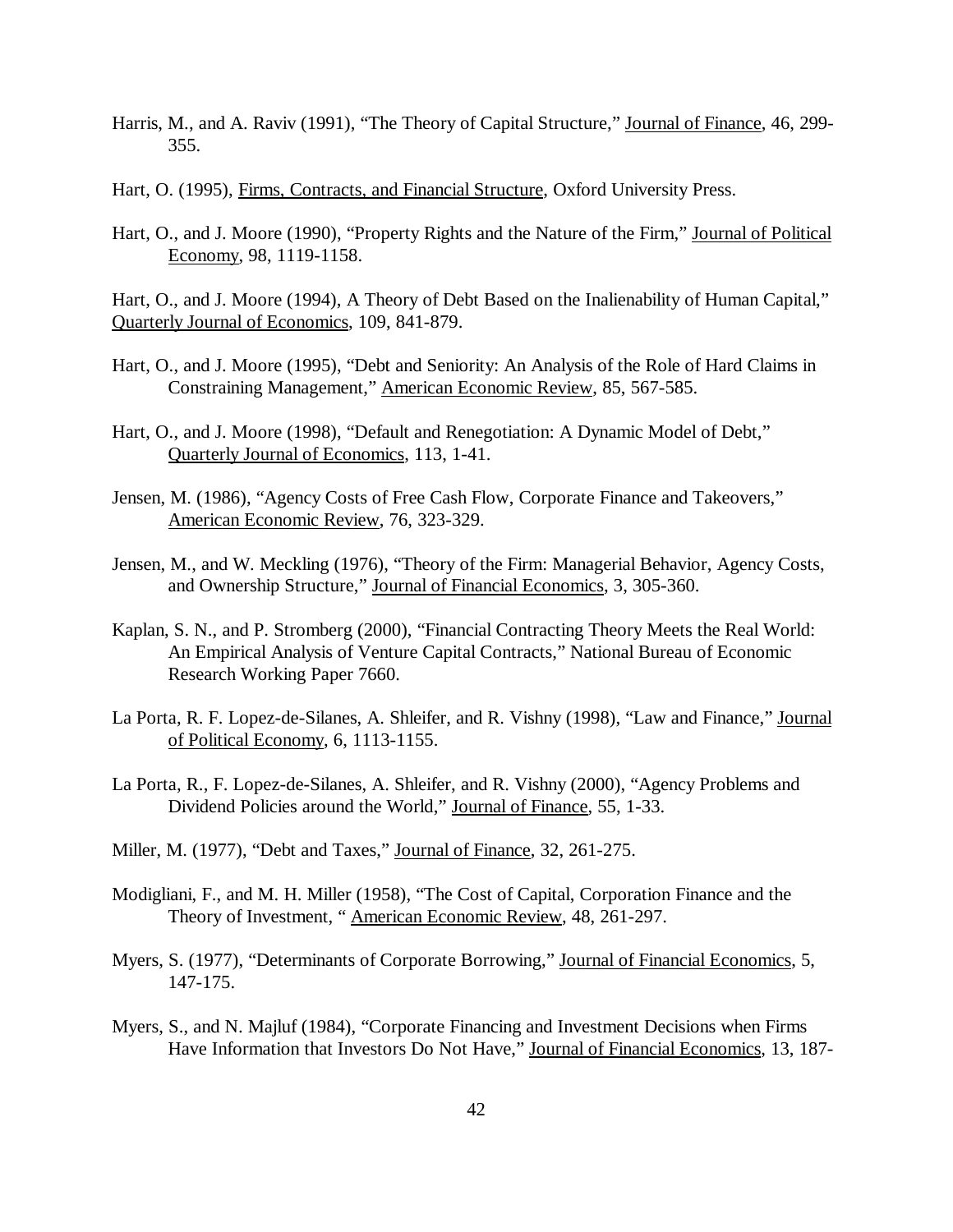221.

- Rajan, R. G., and L. Zingales (1995), "What Do We Know about Capital Structure? Some Evidence from International Data," Journal of Finance, 50, 1421-1460.
- Shleifer, A., and R. W. Vishny (1997), "A Survey of Corporate Governance," Journal of Finance, 52, 737-783.
- Stiglitz, J. E. (1974), "On the Irrelevance of Corporate Financial Policy," American Economic Review, 64, 851-866.
- Stulz, R. (1990), "Managerial Discretion and Optimal Financing Policies," Journal of Financial Economics, 26, 3-27.
- Zingales, L. (2000) "In Search of New Foundations," Journal of Finance, 55, 1623-1653.
- Zwiebel, J. (1996), "Dynamic Capital Structure under Managerial Entrenchment," American Economic Review, 86, 1197-1215.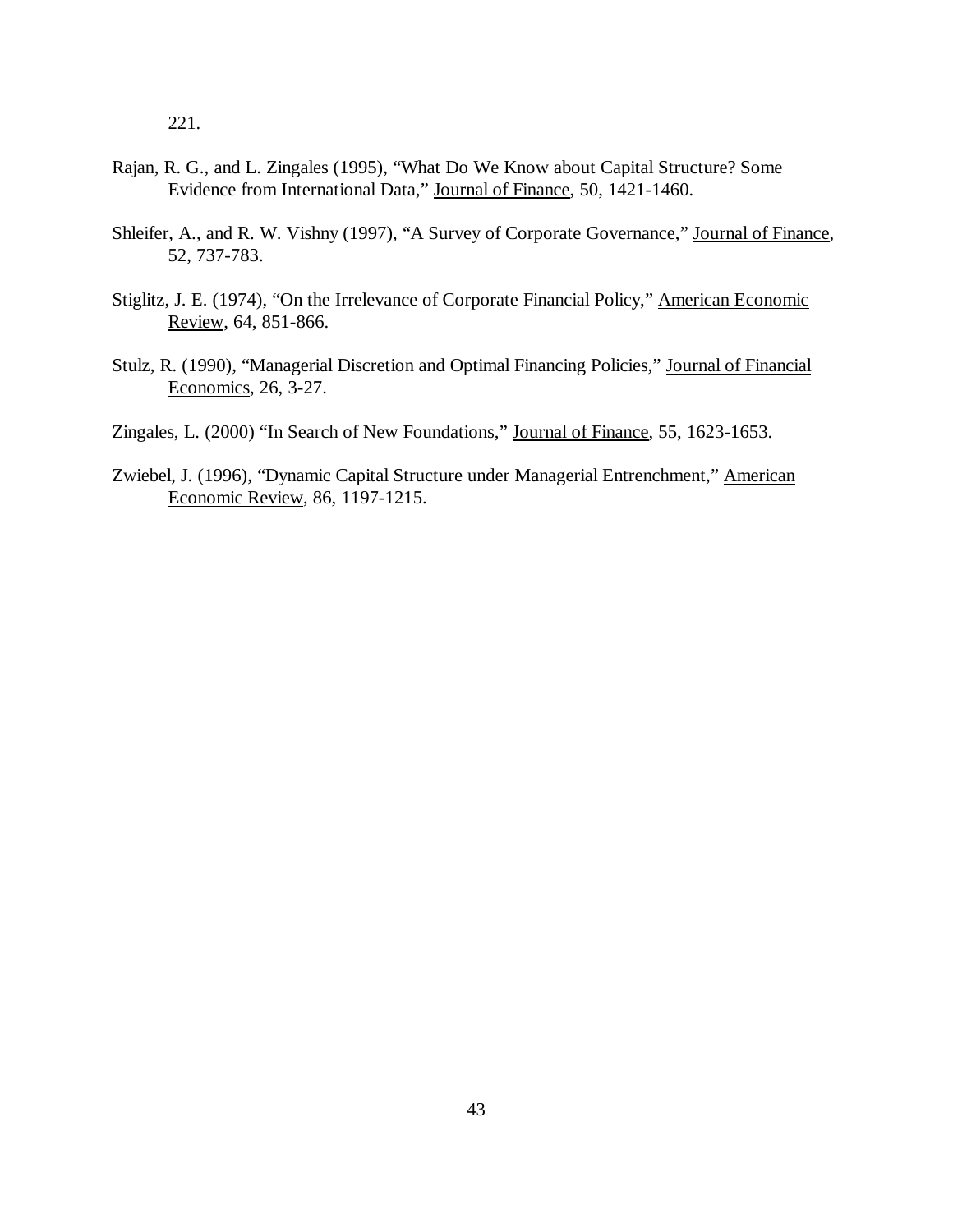# ENDNOTES

1. I use the terms shareholder and equity-holder interchangeably in this paper.

2. Actually the result that the project should be undertaken if and only if  $V > C$  can also be thought of as being part of MM.

3. This informal justification of MM can easily be made rigorous for the case where the entrepreneur and investors are risk neutral. If the parties are risk averse, however, a more subtle, "home-made leverage" argument is required. See Stiglitz (1974).

4. See Yogi Berra (nd).

5. See, e.g., Miller (1977).

6. The following discussion does not require this. However, the assumption makes sense since managers can typically consume perks only in quite narrow ways; that is, if unconstrained, they might prefer to spend an extra dollar on their children's education rather than a fancy office, but the former would look suspicious whereas the latter can be defended (to shareholders and society).

7. This point is elaborated on in Dybvig and Zender (1991). Paying the manager according to total market value V has the drawback that the manager may have an incentive to invest in unprofitable projects in order to raise V. This problem can be overcome by deducting the capital raised from V before assessing the manager's salary, i.e., paying the manager according to value net of investment cost.

8. There is in fact a strict advantage to putting managers on an incentive scheme that rewards them according to total shareholder value, rather than current shareholder value. As Myers and Majluf show, the latter scheme may cause managers to turn down some profitable new projects, because the dilution effect on current shareholder value will be so great that they prefer not to invest. This inefficiency is avoided if managers are rewarded according to total shareholder value.

9. See Grossman and Hart (1986), Hart and Moore (1990) and Hart (1995).

10. For related work, see Bolton and Scharfstein (1990), Diamond (1991), Hart and Moore (1994) and Hart and Moore (1998).

11. We have not considered renegotiation. Suppose the losses from continuation are \$200. We saw that if the entrepreneur has control at date 1, he will keep the firm going even though this is inefficient. However, one thing the investor could do is to offer the entrepreneur a payment in return for closing the firm down. The entrepreneur requires at least 80 to make this worthwhile and the investor is prepared to offer up to 180–so presumably something in this range will be agreed upon. Similarly, if the losses from continuation are \$80, and the investor has control, the entrepreneur--if he has the money--could pay the investor an amount between \$72 and \$92 to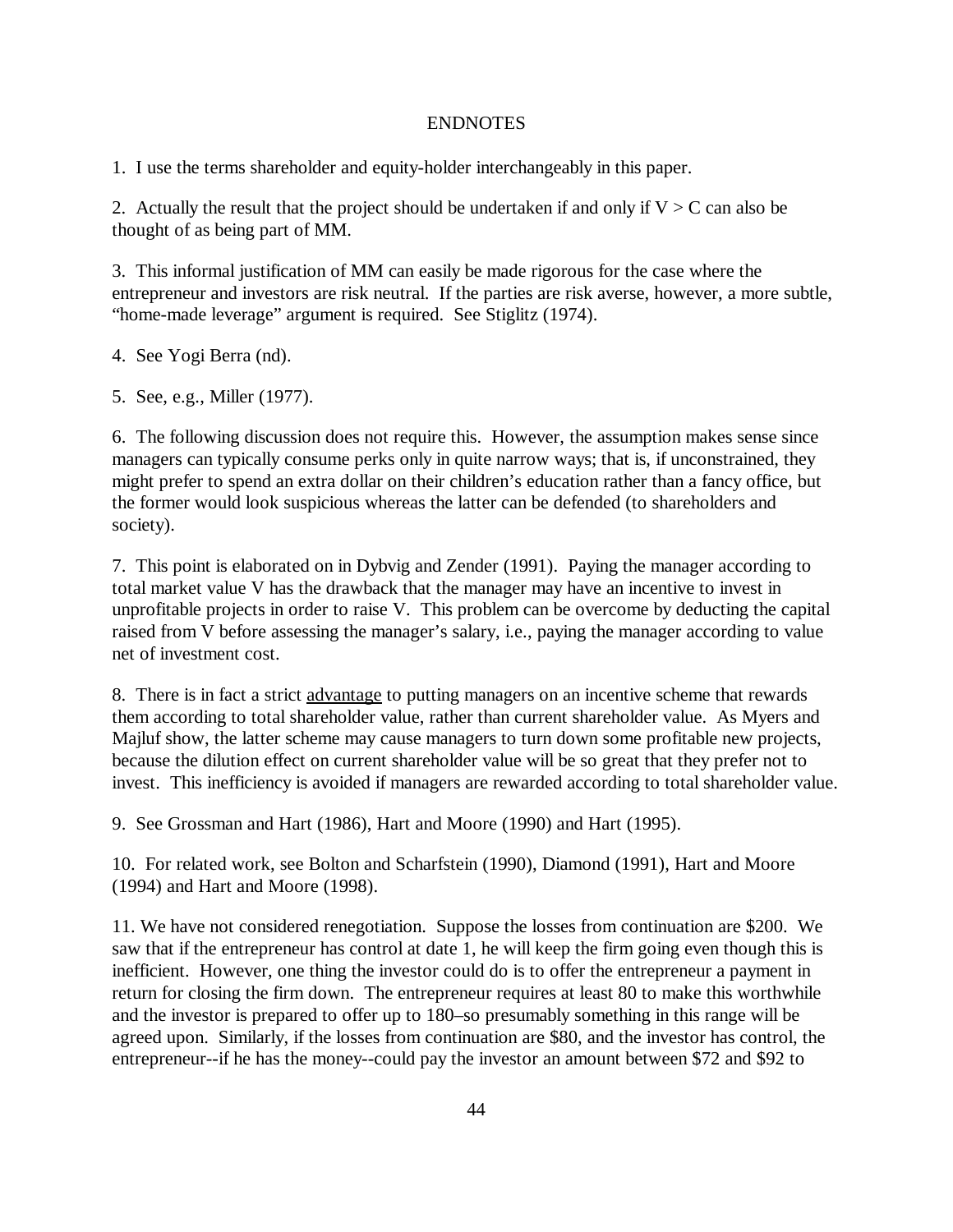persuade her not to close the firm down.

In fact, in a world of perfect renegotiation, the famous Coase theorem tells us that the allocation of decision rights doesn't affect the date 1 outcome at all: the parties will always arrive at the socially efficient outcome through bargaining. However, in the present context, there is an important impediment to renegotiation: the fact that the entrepreneur is wealth-constrained. (Presumably this is why the entrepreneur approached the investor in the first place. If he was not wealth-constrained, he could have financed the project himself.) Thus, while it may be relatively easy for the investor to bribe the entrepreneur to make a concession when the entrepreneur has control, it is harder for the entrepreneur to bribe the investor to make a concession when the investor has control. In fact we have implicitly assumed that the entrepreneur has no wealth, so that the only item of value he can offer to give up is his fraction  $\theta$  of V; this may not be enough to achieve efficiency. Note that he can't give up B directly because B is a non-transferable private benefit.

Since renegotiation complicates the basic story, without changing the fundamental message that the allocation of control matters, I will ignore it in what follows.

12. For a set of conditions guaranteeing this, see Hart and Moore (1998).

13. The entrepreneur may also have an incentive to manipulate the accounts ex post, to make a good state look like a bad one, if he is likely to be replaced in a good state (e.g., he could throw away money).

14. Representative papers are Grossman and Hart (1982), Jensen (1986), Myers (1977), Stulz (1990), and Hart and Moore (1995).

15. Retaining some cash to protect against future calamities may be at least partly in the interest of shareholders, of course. However, to the extent that the manager obtains a private benefit from continuation, he may retain excessive cash. The model focuses on this excessive element of cash retention. Excessive cash retention was a prominent feature of Kirk Kerkorian's battle against the Chrysler board in the 1990s; for another example, see the discussion of Japanese companies in the Financial Times of October 17, 2000, ("Takeover specialist tries a different tactic," page 10).

16. We are making an implicit assumption here. If  $k > 140$ , the manager cannot save the firm and a question arises as to what happens to the date 1 earnings of 50. We take the view that the manager engages in a partial rescue, specifically, he keeps the firm going for a fraction  $\lambda$  of the period between dates 2 and 3, where 90  $\lambda$  + 50 = k $\lambda$ . That is, there are constant returns to scale with respect to time for  $\lambda \leq 1$ , so that the cash injection required to overcome the liquidity shock is proportional to the length of the period  $(\lambda > 1)$  is assumed to be infeasible). Given this assumption, the date 1 earnings are totally dissipated, which is why they don't appear in the formula for  $V_{MO}$ .